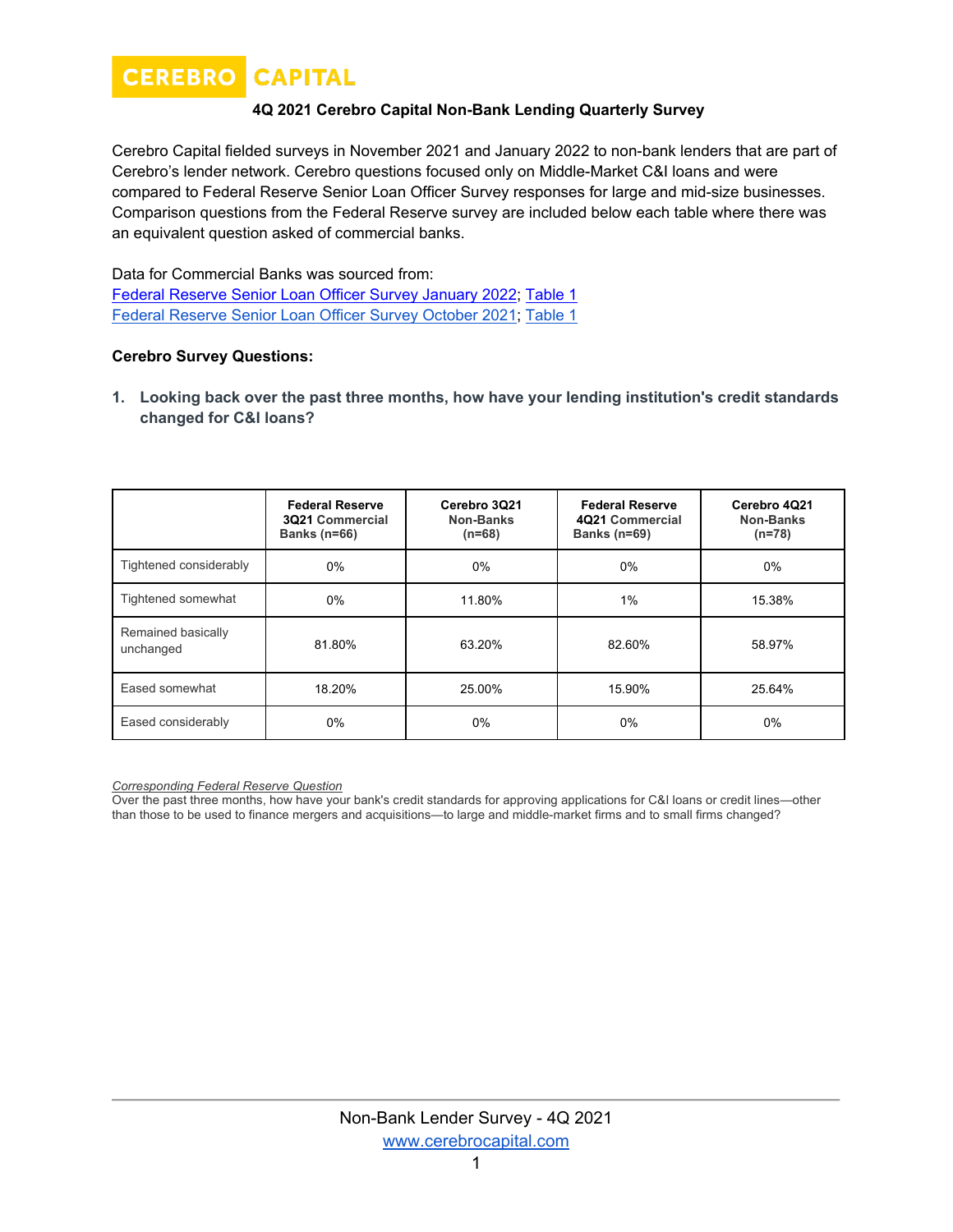# **1a. Because your lending institution has tightened its credit standards for C&I loans over the past three months, how important have the following possible reasons been for the change?**

Deterioration in your lending institution's current or expected capital position

|                    | <b>Federal Reserve 3Q21</b><br><b>Commercial Banks</b><br>$(n=4)$ | Cerebro 3Q21<br>Non-Banks<br>$(n=8)$ | <b>Federal Reserve 4021</b><br><b>Commercial Banks</b><br>(n<3) | Cerebro 4Q21<br>Non-Banks<br>$(n=12)$ |
|--------------------|-------------------------------------------------------------------|--------------------------------------|-----------------------------------------------------------------|---------------------------------------|
| Not Important      | 75.00%                                                            | 62.50%                               | na                                                              | 66.67%                                |
| Somewhat Important | 25.00%                                                            | 37.50%                               | na                                                              | 16.67%                                |
| Very Important     | 0%                                                                | 0%                                   | na                                                              | 17%                                   |

Less favorable or more uncertain economic outlook

|                    | <b>Federal Reserve 3Q21</b><br><b>Commercial Banks</b><br>$(n=4)$ | Cerebro 3Q21<br>Non-Banks<br>$(n=8)$ | <b>Federal Reserve 4Q21</b><br><b>Commercial Banks</b><br>(n<3) | Cerebro 4Q21<br><b>Non-Banks</b><br>$(n=12)$ |
|--------------------|-------------------------------------------------------------------|--------------------------------------|-----------------------------------------------------------------|----------------------------------------------|
| Not Important      | 50.00%                                                            | 25.00%                               | na                                                              | 8.33%                                        |
| Somewhat Important | 25.00%                                                            | 50.00%                               | na                                                              | 75.00%                                       |
| Very Important     | 25.00%                                                            | 50.00%                               | na                                                              | 16.67%                                       |

Worsening of industry-specific problems

|                    | <b>Federal Reserve 3Q21</b><br><b>Commercial Banks</b><br>(n<3) | Cerebro 3Q21<br>Non-Banks<br>$(n=8)$ | <b>Federal Reserve 4Q21</b><br><b>Commercial Banks</b><br>(n<3) | Cerebro 4Q21<br>Non-Banks<br>$(n=12)$ |
|--------------------|-----------------------------------------------------------------|--------------------------------------|-----------------------------------------------------------------|---------------------------------------|
| Not Important      | $0\%$                                                           | 12.50%                               | na                                                              | 25.00%                                |
| Somewhat Important | $0\%$                                                           | 75.00%                               | na                                                              | 41.67%                                |
| Very Important     | 0%                                                              | 12.50%                               | na                                                              | 33.33%                                |

Less aggressive competition from other lenders (other financial intermediaries or the capital markets)

|                    | <b>Federal Reserve 3Q21</b><br><b>Commercial Banks</b><br>$(n=4)$ | Cerebro 3Q21<br>Non-Banks<br>$(n=8)$ | <b>Federal Reserve 4Q21</b><br><b>Commercial Banks</b><br>(n<3) | Cerebro 4Q21<br><b>Non-Banks</b><br>$(n=12)$ |
|--------------------|-------------------------------------------------------------------|--------------------------------------|-----------------------------------------------------------------|----------------------------------------------|
| Not Important      | 75.00%                                                            | 50.00%                               | na                                                              | 58.33%                                       |
| Somewhat Important | 25.00%                                                            | 25.00%                               | na                                                              | 25.00%                                       |
| Very Important     | $0.00\%$                                                          | 25.00%                               | na                                                              | 16.67%                                       |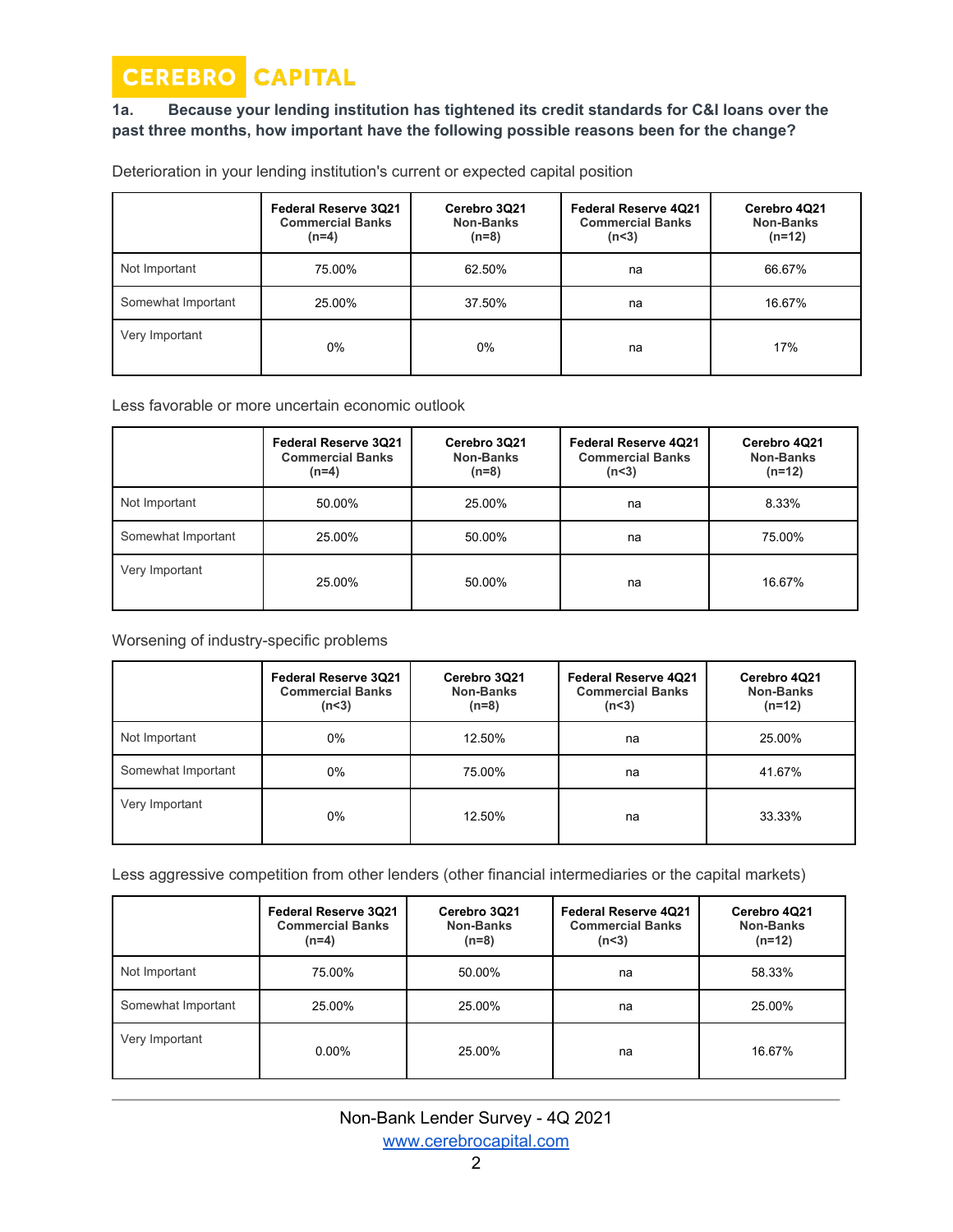

Reduced tolerance for risk

|                    | <b>Federal Reserve 3021</b><br><b>Commercial Banks</b><br>$(n=4)$ | Cerebro 3Q21<br>Non-Banks<br>$(n=8)$ | <b>Federal Reserve 4021</b><br><b>Commercial Banks</b><br>(n<3) | Cerebro 4Q21<br>Non-Banks<br>$(n=12)$ |
|--------------------|-------------------------------------------------------------------|--------------------------------------|-----------------------------------------------------------------|---------------------------------------|
| Not Important      | 75.00%                                                            | 12.50%                               | na                                                              | 25.00%                                |
| Somewhat Important | 25.00%                                                            | 75.00%                               | na                                                              | 33.33%                                |
| Very Important     | 0%                                                                | 12.50%                               | na                                                              | 41.67%                                |

Decreased liquidity in the secondary market for these loans

|                    | <b>Federal Reserve 3Q21</b><br><b>Commercial Banks</b><br>$(n=4)$ | Cerebro 3Q21<br>Non-Banks<br>$(n=8)$ | <b>Federal Reserve 4Q21</b><br><b>Commercial Banks</b><br>(n<3) | Cerebro 4Q21<br><b>Non-Banks</b><br>$(n=12)$ |
|--------------------|-------------------------------------------------------------------|--------------------------------------|-----------------------------------------------------------------|----------------------------------------------|
| Not Important      | 100.00%                                                           | 75.00%                               | na                                                              | 83.33%                                       |
| Somewhat Important | $0.00\%$                                                          | 25.00%                               | na                                                              | 16.67%                                       |
| Very Important     | $0\%$                                                             | 0%                                   | na                                                              | $0\%$                                        |

Deterioration in your lending institution's current or expected liquidity position

|                    | <b>Federal Reserve 3Q21</b><br><b>Commercial Banks</b><br>$(n=4)$ | Cerebro 3Q21<br>Non-Banks<br>$(n=8)$ | Federal Reserve 4Q21<br><b>Commercial Banks</b><br>(n<3) | Cerebro 4Q21<br>Non-Banks<br>$(n=12)$ |
|--------------------|-------------------------------------------------------------------|--------------------------------------|----------------------------------------------------------|---------------------------------------|
| Not Important      | 75.00%                                                            | 75.00%                               | na                                                       | 66.67%                                |
| Somewhat Important | 25.00%                                                            | 25.00%                               | na                                                       | 16.67%                                |
| Very Important     | $0\%$                                                             | 0%                                   | na                                                       | 17%                                   |

Increased concerns about the effects of legislative changes, supervisory actions, or changes in accounting standards

|                    | Federal Reserve 3Q21<br><b>Commercial Banks</b><br>$(n=4)$ | Cerebro 3Q21<br>Non-Banks<br>$(n=8)$ | <b>Federal Reserve 4Q21</b><br><b>Commercial Banks</b><br>(n<3) | Cerebro 4Q21<br>Non-Banks<br>$(n=12)$ |
|--------------------|------------------------------------------------------------|--------------------------------------|-----------------------------------------------------------------|---------------------------------------|
| Not Important      | 75.00%                                                     | 62.50%                               | na                                                              | 41.67%                                |
| Somewhat Important | $0.00\%$                                                   | 12.50%                               | na                                                              | 41.67%                                |
| Very Important     | 25.00%                                                     | 25.00%                               | na                                                              | 16.67%                                |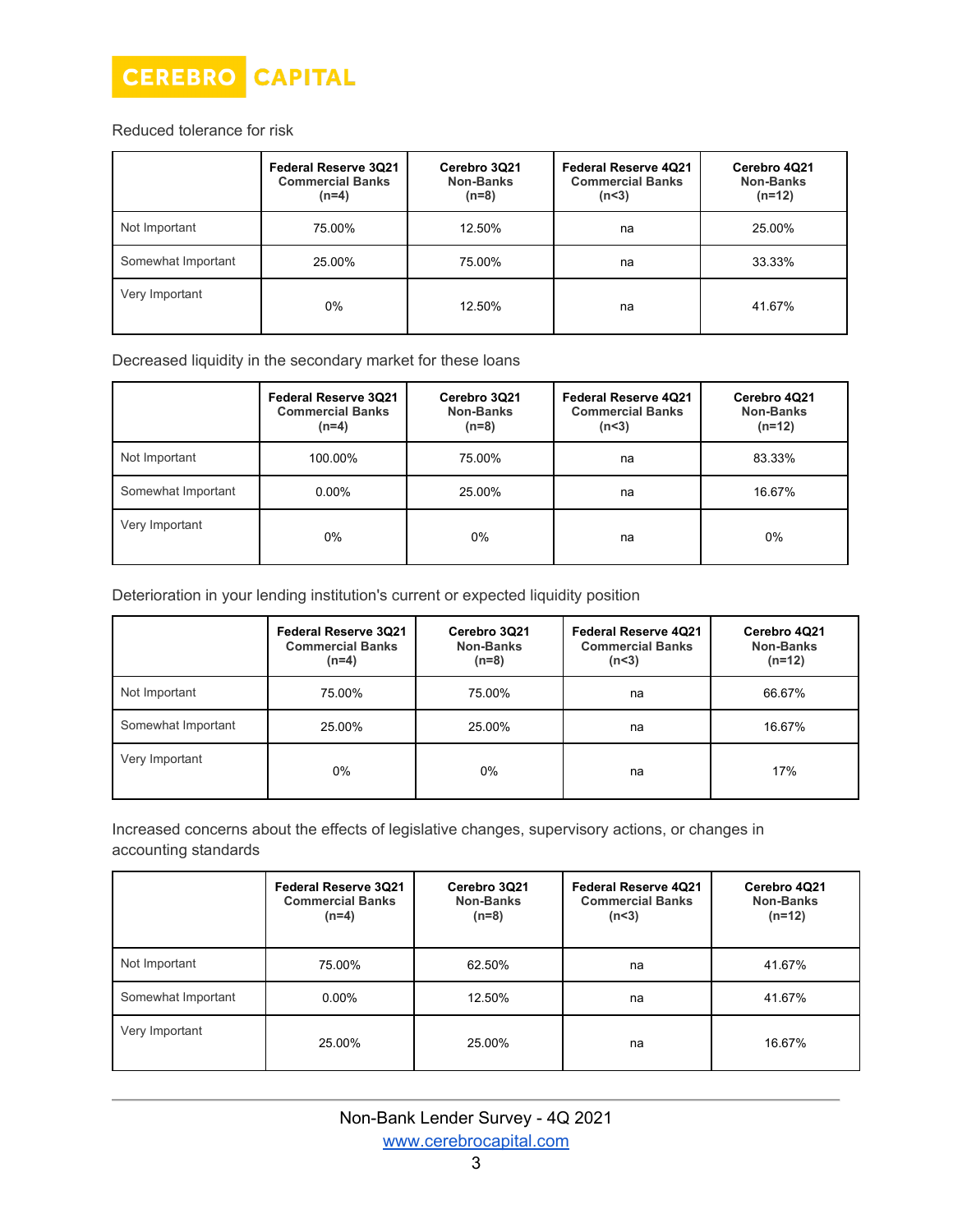**CEREBRO CAPITAL** 

#### *Corresponding Federal Reserve Question*

If your bank has tightened or eased its credit standards or its terms for C&I loans or credit lines over the past three months (as described in questions 1 and 2), how important have been the following possible reasons for the change? A. Possible reasons for tightening credit standards or loan terms

# **1b. Because your lending institution has eased its credit standards for C&I loans over the past three months, how important have the following possible reasons been for the change?**

Improvement in your lending institution's current or expected capital position

|                    | <b>Federal Reserve 3Q21</b><br><b>Commercial Banks</b><br>$(n=32)$ | Cerebro 3Q21<br>Non-Banks<br>$(n=17)$ | <b>Federal Reserve 4Q21</b><br><b>Commercial Banks</b><br>$(n=32)$ | Cerebro 4Q21<br>Non-Banks<br>$(n=20)$ |
|--------------------|--------------------------------------------------------------------|---------------------------------------|--------------------------------------------------------------------|---------------------------------------|
| Not Important      | 78.10%                                                             | 29.40%                                | 78.10%                                                             | 20.00%                                |
| Somewhat Important | 29.90%                                                             | 59.80%                                | 18.80%                                                             | 50.00%                                |
| Very Important     | 0%                                                                 | 11.80%                                | 3%                                                                 | 30.00%                                |

#### More favorable or less uncertain economic outlook

|                    | <b>Federal Reserve 3Q21</b><br><b>Commercial Banks</b><br>$(n=33)$ | Cerebro 3Q21<br>Non-Banks<br>$(n=17)$ | <b>Federal Reserve 4Q21</b><br><b>Commercial Banks</b><br>$(n=32)$ | Cerebro 4Q21<br>Non-Banks<br>$(n=20)$ |
|--------------------|--------------------------------------------------------------------|---------------------------------------|--------------------------------------------------------------------|---------------------------------------|
| Not Important      | 27.30%                                                             | 23.50%                                | 31.20%                                                             | 25.00%                                |
| Somewhat Important | 54.50%                                                             | 47.00%                                | 53.10%                                                             | 60.00%                                |
| Very Important     | 18.20%                                                             | 29.40%                                | 15.60%                                                             | 15.00%                                |

Improvement in industry-specific problems

|                    | <b>Federal Reserve 3021</b><br><b>Commercial Banks</b><br>$(n=30)$ | Cerebro 3Q21<br>Non-Banks<br>$(n=17)$ | <b>Federal Reserve 4Q21</b><br><b>Commercial Banks</b><br>$(n=31)$ | Cerebro 4Q21<br>Non-Banks<br>$(n=20)$ |
|--------------------|--------------------------------------------------------------------|---------------------------------------|--------------------------------------------------------------------|---------------------------------------|
| Not Important      | 53.50%                                                             | 23.50%                                | 58.10%                                                             | 25.00%                                |
| Somewhat Important | 36.70%                                                             | 52.90%                                | 35.50%                                                             | 50.00%                                |
| Very Important     | 10.00%                                                             | 23.50%                                | 6.50%                                                              | 25.00%                                |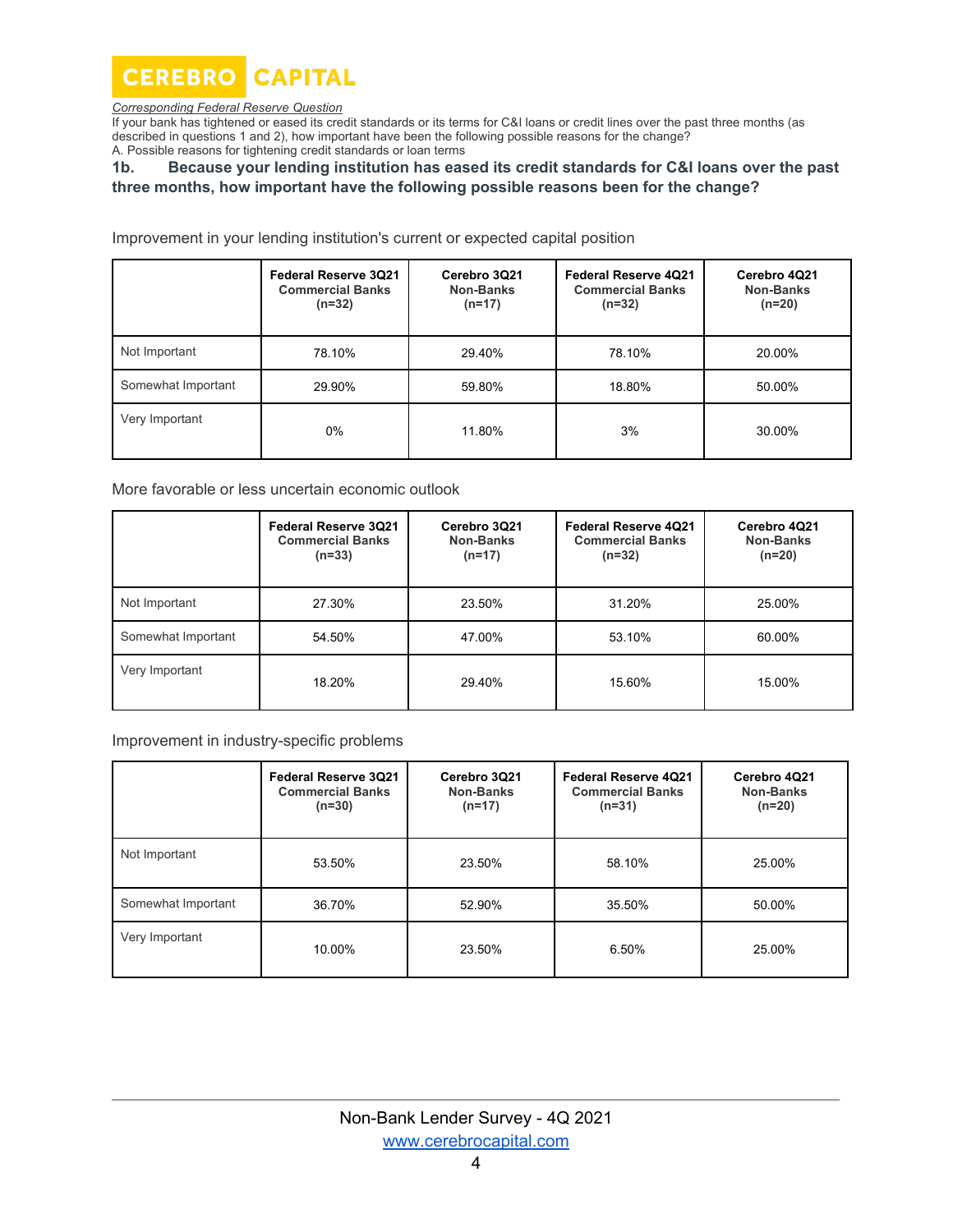

More aggressive competition from other lenders (other financial intermediaries or the capital markets)

|                    | <b>Federal Reserve 3Q21</b><br><b>Commercial Banks</b><br>$(n=32)$ | Cerebro 3Q21<br>Non-Banks<br>$(n=17)$ | Federal Reserve 4Q21<br><b>Commercial Banks</b><br>$(n=34)$ | Cerebro 4Q21<br>Non-Banks<br>$(n=20)$ |
|--------------------|--------------------------------------------------------------------|---------------------------------------|-------------------------------------------------------------|---------------------------------------|
| Not Important      | 6.20%                                                              | 5.80%                                 | 5.90%                                                       | $0.00\%$                              |
| Somewhat Important | 37.50%                                                             | 35.30%                                | 50.00%                                                      | 30.00%                                |
| Very Important     | 56.20%                                                             | 58.80%                                | 44.10%                                                      | 70.00%                                |

Increased tolerance for risk

|                    | <b>Federal Reserve 3Q21</b><br><b>Commercial Banks</b><br>$(n=32)$ | Cerebro 3Q21<br>Non-Banks<br>$(n=17)$ | <b>Federal Reserve 4Q21</b><br><b>Commercial Banks</b><br>$(n=32)$ | Cerebro 4Q21<br>Non-Banks<br>$(n=20)$ |
|--------------------|--------------------------------------------------------------------|---------------------------------------|--------------------------------------------------------------------|---------------------------------------|
| Not Important      | 65.60%                                                             | 29.40%                                | 71.90%                                                             | $0.00\%$                              |
| Somewhat Important | 34.40%                                                             | 52.90%                                | 28.10%                                                             | 70.00%                                |
| Very Important     | 0%                                                                 | 17.70%                                | 0%                                                                 | 30.00%                                |

Increased liquidity in the secondary market for these loans

|                    | <b>Federal Reserve 3021</b><br><b>Commercial Banks</b><br>$(n=33)$ | Cerebro 3Q21<br>Non-Banks<br>$(n=17)$ | Federal Reserve 4021<br><b>Commercial Banks</b><br>$(n=x2)$ | Cerebro 4Q21<br>Non-Banks<br>$(n=20)$ |
|--------------------|--------------------------------------------------------------------|---------------------------------------|-------------------------------------------------------------|---------------------------------------|
| Not Important      | 78.80%                                                             | 82.40%                                | 81.20%                                                      | 50.00%                                |
| Somewhat Important | 21.20%                                                             | 17.70%                                | 9.40%                                                       | 35.00%                                |
| Very Important     | 0%                                                                 | $0\%$                                 | 9%                                                          | 15%                                   |

Improvement in your lending institution's current or expected liquidity position

|                    | <b>Federal Reserve 3Q21</b><br><b>Commercial Banks</b><br>$(n=32)$ | Cerebro 3Q21<br>Non-Banks<br>$(n=17)$ | <b>Federal Reserve 4Q21</b><br><b>Commercial Banks</b><br>$(n=32)$ | Cerebro 4Q21<br>Non-Banks<br>$(n=20)$ |
|--------------------|--------------------------------------------------------------------|---------------------------------------|--------------------------------------------------------------------|---------------------------------------|
| Not Important      | 71.90%                                                             | 29.40%                                | 56.20%                                                             | 40.00%                                |
| Somewhat Important | 18.80%                                                             | 52.90%                                | 25.00%                                                             | 35.00%                                |
| Very Important     | 9.40%                                                              | 17.70%                                | 18.80%                                                             | 25.00%                                |

Non-Bank Lender Survey - 4Q 2021 [www.cerebrocapital.com](http://www.cerebrocapital.com/)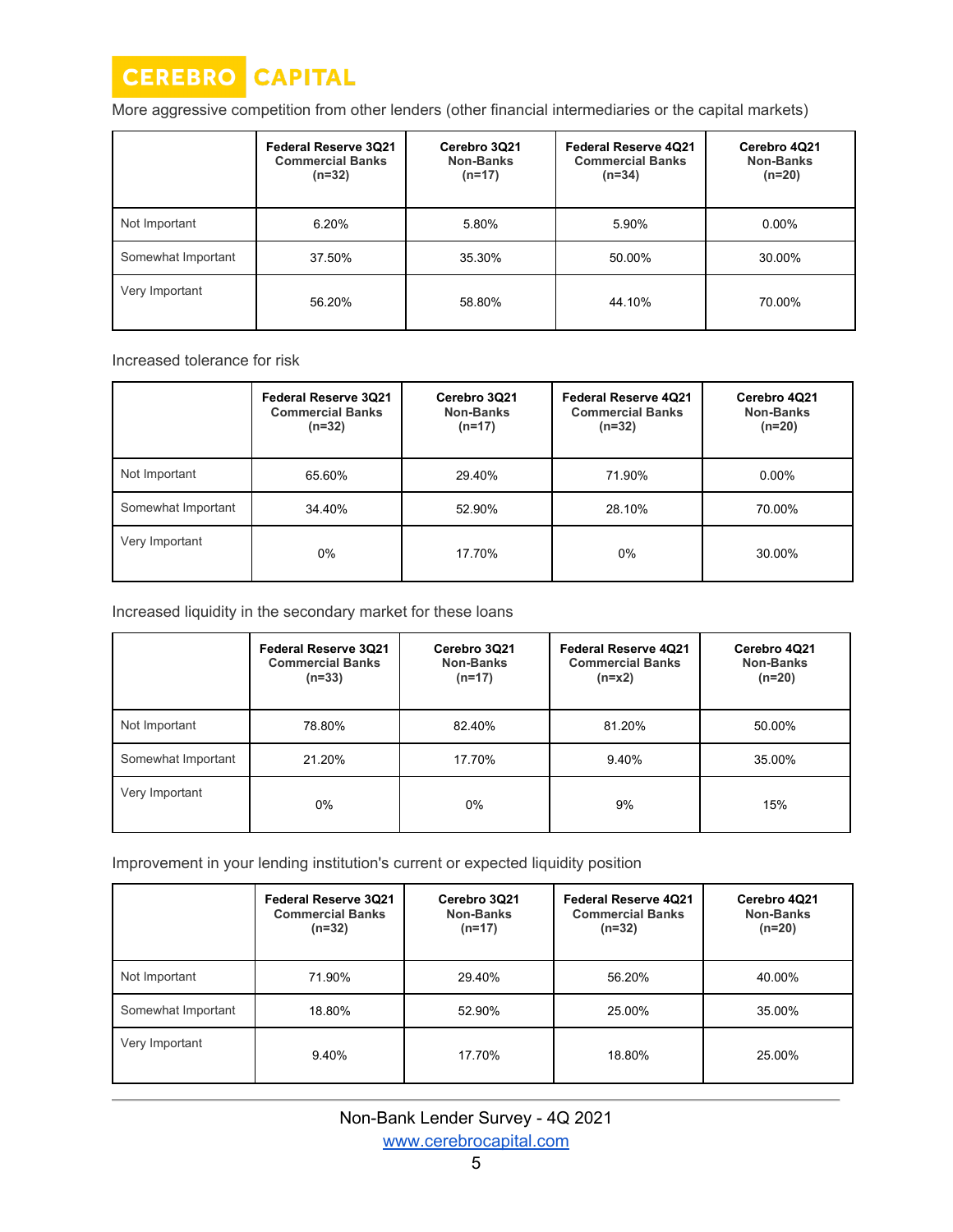

Reduced concerns about the effects of legislative changes, supervisory actions, or changes in accounting standards

|                    | <b>Federal Reserve 3Q21</b><br><b>Commercial Banks</b><br>$(n=32)$ | Cerebro 3Q21<br>Non-Banks<br>$(n=17)$ | <b>Federal Reserve 4Q21</b><br><b>Commercial Banks</b><br>$(n=32)$ | Cerebro 4Q21<br>Non-Banks<br>$(n=20)$ |
|--------------------|--------------------------------------------------------------------|---------------------------------------|--------------------------------------------------------------------|---------------------------------------|
| Not Important      | 96.90%                                                             | 58.80%                                | 87.50%                                                             | 50.00%                                |
| Somewhat Important | 3.10%                                                              | 41.20%                                | 12.50%                                                             | 40.00%                                |
| Very Important     | $0\%$                                                              | 0%                                    | $0\%$                                                              | 10%                                   |

*Corresponding Federal Reserve Question*

If your bank has tightened or eased its credit standards or its terms for C&I loans or credit lines over the past three months (as described in questions 1 and 2), how important have been the following possible reasons for the change? B. Possible reasons for easing credit standards or loan terms:

# **2. Looking back over the past three months, how has the number of inquiries from potential corporate borrowers regarding the availability and terms of new credit lines or increases in existing lines changed?**

|                                                              | <b>Federal Reserve 3Q21</b><br><b>Commercial Banks</b><br>$(n=66)$ | Cerebro 3Q21<br>Non-Banks<br>$(n=67)$ | <b>Federal Reserve 4Q21</b><br><b>Commercial Banks</b><br>$(n=68)$ | Cerebro 4Q21<br>Non-Banks<br>$(n=76)$ |
|--------------------------------------------------------------|--------------------------------------------------------------------|---------------------------------------|--------------------------------------------------------------------|---------------------------------------|
| The number of<br>inquiries has<br>increased<br>substantially | 1.50%                                                              | 27.40%                                | $0.00\%$                                                           | 18.42%                                |
| The number of<br>inquiries has<br>increased moderately       | 24.20%                                                             | 47.80%                                | 32.40%                                                             | 46.05%                                |
| The number of<br>inquiries has stayed<br>about the same      | 56.10%                                                             | 17.90%                                | 60.30%                                                             | 19.74%                                |
| The number of<br>inquiries has<br>decreased moderately       | 16.70%                                                             | $9.00\%$                              | 7.40%                                                              | 15.79%                                |
| The number of<br>inquiries has<br>decreased<br>substantially | 1.50%                                                              | 0%                                    | $0.00\%$                                                           | $0\%$                                 |

*Corresponding Federal Reserve Question*

At your bank, apart from seasonal variation, how has the number of inquiries from potential business borrowers regarding the availability and terms of new credit lines or increases in existing lines changed over the past three months? (Please consider only inquiries for additional or increased C&I lines as opposed to the refinancing of existing loans.)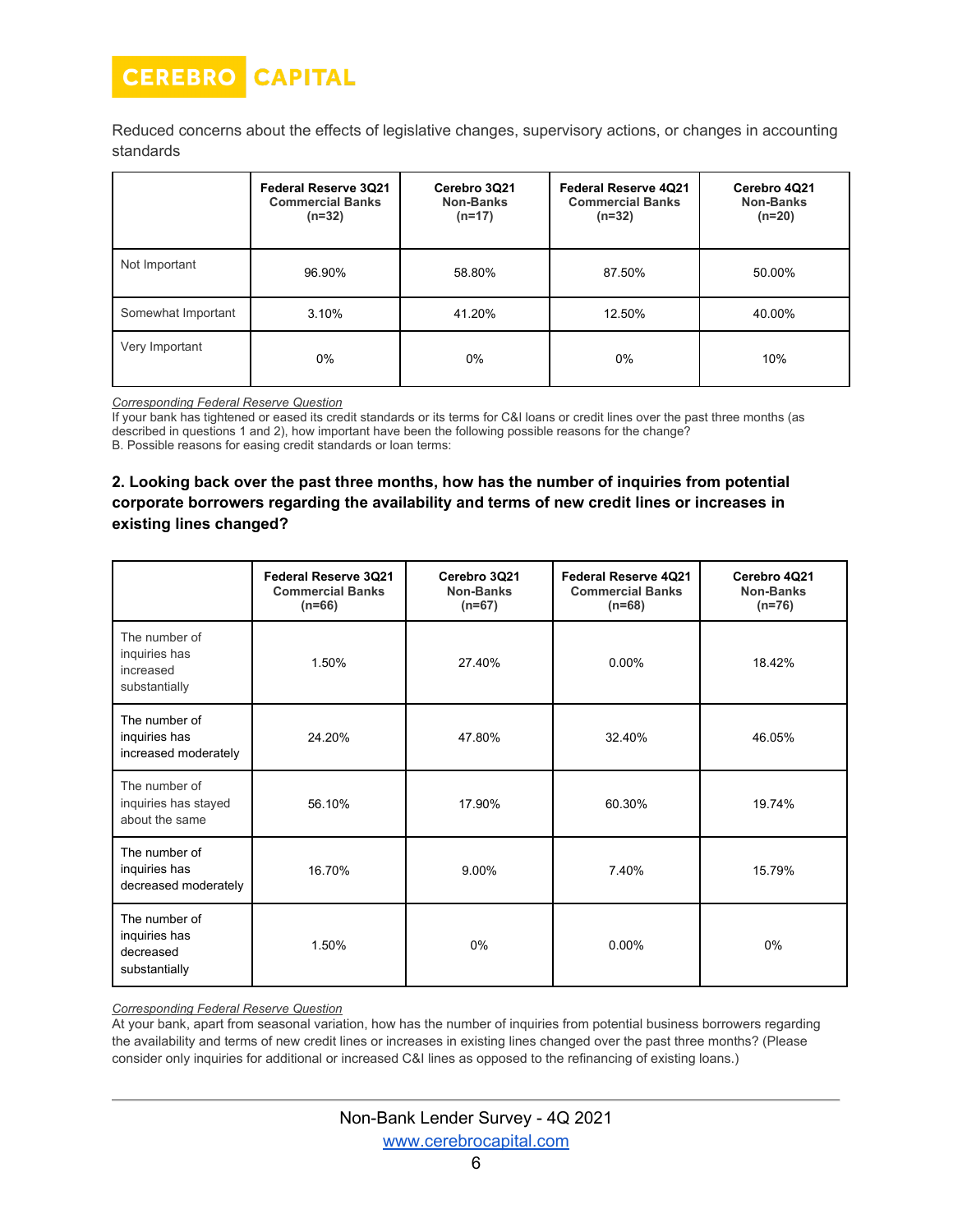# **2a. If demand for C&I loans has strengthened over the past three months, how important have the following possible reasons been for the change?**

Customer inventory financing needs increased

|                    | Federal Reserve 3021<br><b>Commercial Banks</b><br>$(n=18)$ | Cerebro 3Q21<br>Non-Banks<br>$(n=48)$ | <b>Federal Reserve 4021</b><br><b>Commercial Banks</b><br>$(n=24)$ | Cerebro 4Q21<br>Non-Banks<br>$(n=49)$ |
|--------------------|-------------------------------------------------------------|---------------------------------------|--------------------------------------------------------------------|---------------------------------------|
| Not Important      | 22.20%                                                      | 37.50%                                | 12.50%                                                             | 30.61%                                |
| Somewhat Important | 66.70%                                                      | 50.00%                                | 66.70%                                                             | 40.82%                                |
| Very Important     | 11.10%                                                      | 12.50%                                | 20.80%                                                             | 28.57%                                |

## Customer accounts receivable financing needs increased

|                    | <b>Federal Reserve 3Q21</b><br><b>Commercial Banks</b><br>$(n=24)$ | Cerebro 3Q21<br>Non-Banks<br>$(n=48)$ | <b>Federal Reserve 4Q21</b><br><b>Commercial Banks</b><br>$(n=24)$ | Cerebro 4Q21<br>Non-Banks<br>$(n=49)$ |
|--------------------|--------------------------------------------------------------------|---------------------------------------|--------------------------------------------------------------------|---------------------------------------|
| Not Important      | 33.30%                                                             | 29.20%                                | 33.30%                                                             | 26.53%                                |
| Somewhat Important | 61.10%                                                             | 60.40%                                | 62.50%                                                             | 44.90%                                |
| Very Important     | 5.60%                                                              | 10.40%                                | 4.20%                                                              | 28.57%                                |

## Customer investment in plant or equipment increased

|                    | Federal Reserve 3Q21<br><b>Commercial Banks</b><br>$(n=17)$ | Cerebro 3Q21<br>Non-Banks<br>$(n=48)$ | <b>Federal Reserve 4021</b><br><b>Commercial Banks</b><br>$(n=24)$ | Cerebro 4Q21<br>Non-Banks<br>$(n=49)$ |
|--------------------|-------------------------------------------------------------|---------------------------------------|--------------------------------------------------------------------|---------------------------------------|
| Not Important      | 23.50%                                                      | 29.20%                                | 33.30%                                                             | 44.90%                                |
| Somewhat Important | 76.50%                                                      | 52.10%                                | 62.50%                                                             | 44.90%                                |
| Very Important     | 0%                                                          | 18.80%                                | 4.20%                                                              | 10.20%                                |

Customer internally generated funds decreased

|                    | <b>Federal Reserve 3Q21</b><br><b>Commercial Banks</b><br>$(n=18)$ | Cerebro 3Q21<br>Non-Banks<br>$(n=48)$ | <b>Federal Reserve 4Q21</b><br><b>Commercial Banks</b><br>$(n=24)$ | Cerebro 4Q21<br>Non-Banks<br>$(n=49)$ |
|--------------------|--------------------------------------------------------------------|---------------------------------------|--------------------------------------------------------------------|---------------------------------------|
| Not Important      | 94.40%                                                             | 47.90%                                | 95.80%                                                             | 34.69%                                |
| Somewhat Important | 5.60%                                                              | 37.50%                                | 4.20%                                                              | 44.90%                                |
| Very Important     | 0%                                                                 | 14.60%                                | 0%                                                                 | 20.41%                                |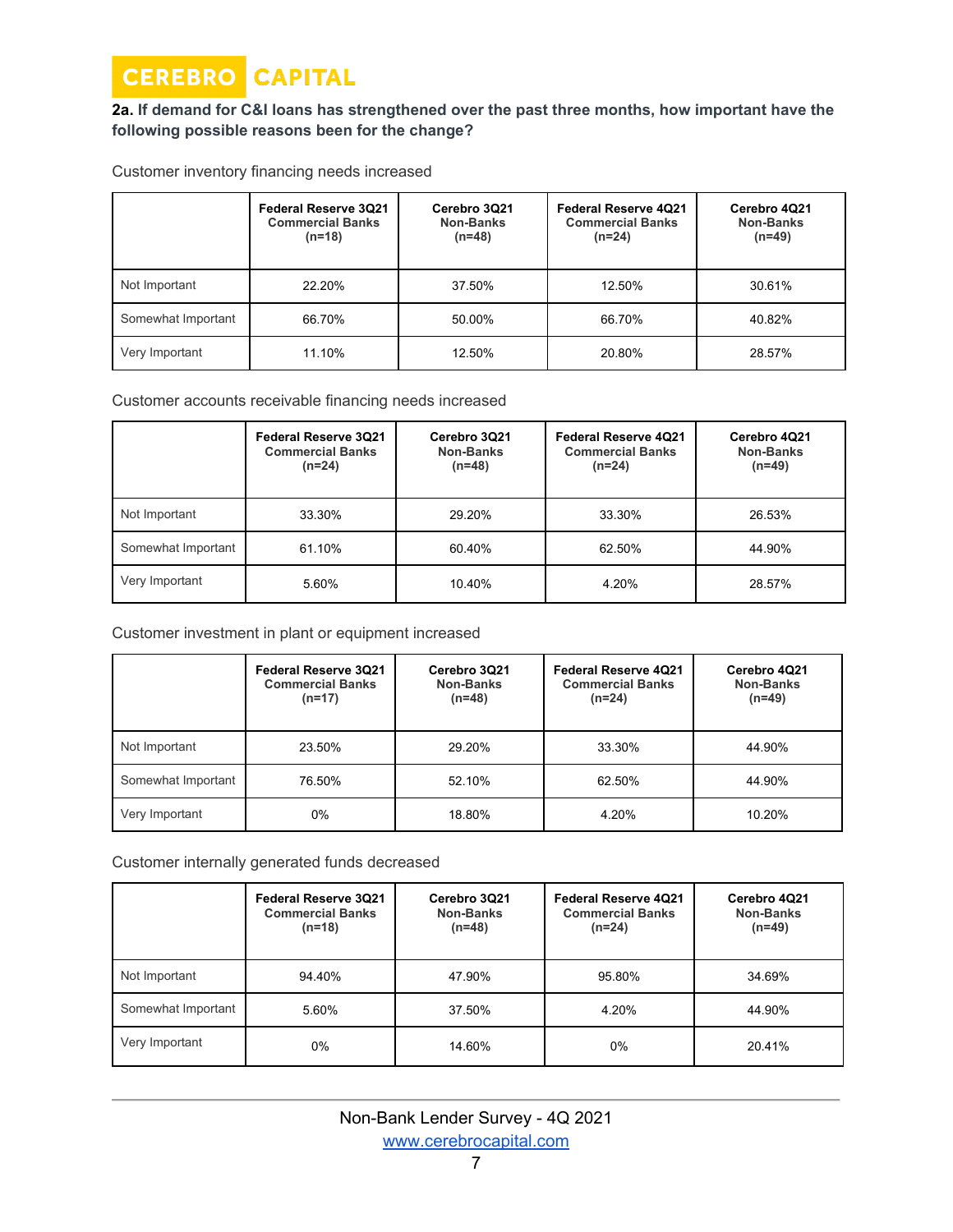

Customer merger or acquisition financing needs increased

|                    | <b>Federal Reserve 3Q21</b><br><b>Commercial Banks</b><br>$(n=18)$ | Cerebro 3Q21<br>Non-Banks<br>$(n=48)$ | <b>Federal Reserve 4Q21</b><br><b>Commercial Banks</b><br>$(n=26)$ | Cerebro 4Q21<br>Non-Banks<br>$(n=49)$ |
|--------------------|--------------------------------------------------------------------|---------------------------------------|--------------------------------------------------------------------|---------------------------------------|
| Not Important      | 27.80%                                                             | 16.70%                                | 11.50%                                                             | 22.45%                                |
| Somewhat Important | 44.40%                                                             | 29.20%                                | 42.30%                                                             | 40.82%                                |
| Very Important     | 27.80%                                                             | 54.20%                                | 46.20%                                                             | 36.73%                                |

Customer borrowing shifted to your lending institution from other lender sources because these other sources became less attractive

|                    | <b>Federal Reserve 3Q21</b><br><b>Commercial Banks</b><br>$(n=18)$ | Cerebro 3Q21<br>Non-Banks<br>$(n=48)$ | <b>Federal Reserve 4021</b><br><b>Commercial Banks</b><br>$(n=24)$ | Cerebro 4Q21<br>Non-Banks<br>$(n=49)$ |
|--------------------|--------------------------------------------------------------------|---------------------------------------|--------------------------------------------------------------------|---------------------------------------|
| Not Important      | 72.20%                                                             | 22.90%                                | 66.70%                                                             | 20.41%                                |
| Somewhat Important | 27.80%                                                             | 50.00%                                | 29.20%                                                             | 59.18%                                |
| Very Important     | $0\%$                                                              | 27.10%                                | 4.20%                                                              | 20.41%                                |

Customer precautionary demand for cash and liquidity increased

|                    | <b>Federal Reserve 3Q21</b><br><b>Commercial Banks</b><br>$(n=17)$ | Cerebro 3Q21<br>Non-Banks<br>$(n=48)$ | <b>Federal Reserve 4Q21</b><br><b>Commercial Banks</b><br>$(n=24)$ | Cerebro 4Q21<br>Non-Banks<br>$(n=49)$ |
|--------------------|--------------------------------------------------------------------|---------------------------------------|--------------------------------------------------------------------|---------------------------------------|
| Not Important      | 64.70%                                                             | 27.10%                                | 87.50%                                                             | 30.61%                                |
| Somewhat Important | 35.30%                                                             | 50.00%                                | 12.50%                                                             | 42.86%                                |
| Very Important     | 0%                                                                 | 22.90%                                | 0%                                                                 | 26.53%                                |

*Corresponding Federal Reserve Question*

If demand for C&I loans has strengthened or weakened over the past three months (as described in question 4), how important have been the following possible reasons for the change?

A. If stronger loan demand (answer 1 or 2 to question 4A or 4B), possible reasons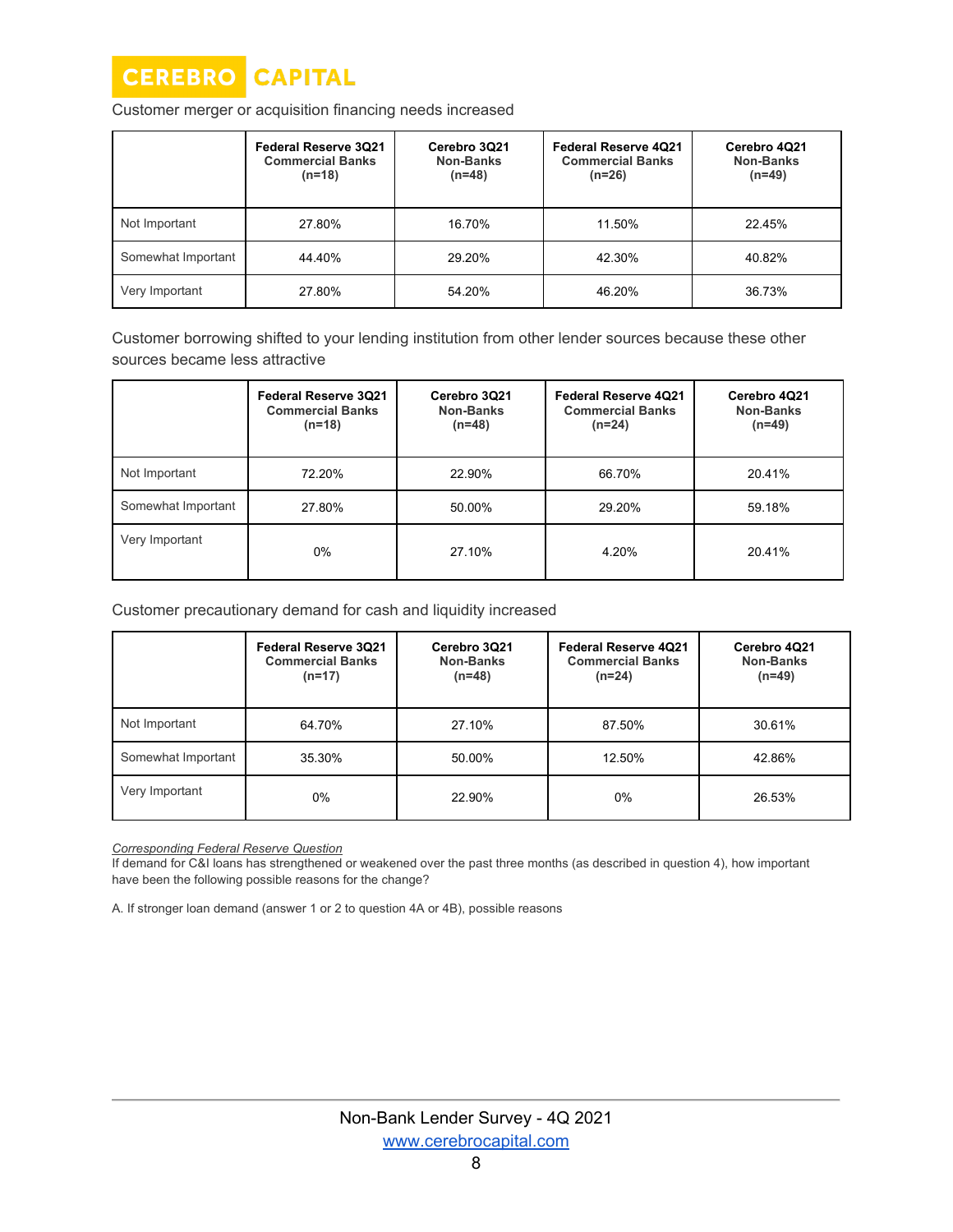**2b. If demand for C&I loans has weakened over the past three months, how important have the following possible reasons been for the change?**

Customer inventory financing needs decreased

|                    | <b>Federal Reserve 3Q21</b><br><b>Commercial Banks</b><br>$(n=15)$ | Cerebro 3Q21<br>Non-Banks<br>$(n=6)$ | <b>Federal Reserve 4Q21</b><br><b>Commercial Banks</b><br>$(n=10)$ | Cerebro 4Q21<br>Non-Banks<br>$(n=11)$ |
|--------------------|--------------------------------------------------------------------|--------------------------------------|--------------------------------------------------------------------|---------------------------------------|
| Not Important      | 40.00%                                                             | 50.00%                               | 20.00%                                                             | 54.55%                                |
| Somewhat Important | 53.50%                                                             | 33.30%                               | 60.00%                                                             | 36.36%                                |
| Very Important     | 6.70%                                                              | 16.70%                               | 20.00%                                                             | 9.09%                                 |

## Customer accounts receivable financing needs decreased

|                    | <b>Federal Reserve 3Q21</b><br><b>Commercial Banks</b><br>$(n=15)$ | Cerebro 3Q21<br>Non-Banks<br>$(n=6)$ | <b>Federal Reserve 4021</b><br><b>Commercial Banks</b><br>$(n=10)$ | Cerebro 4Q21<br>Non-Banks<br>$(n=11)$ |
|--------------------|--------------------------------------------------------------------|--------------------------------------|--------------------------------------------------------------------|---------------------------------------|
| Not Important      | 33.30%                                                             | 50.00%                               | 30.00%                                                             | 54.55%                                |
| Somewhat Important | 60.00%                                                             | 33.30%                               | 60.00%                                                             | 45.45%                                |
| Very Important     | 6.70%                                                              | 16.70%                               | 10.00%                                                             | $0.00\%$                              |

## Customer investment in plant or equipment decreased

|                    | <b>Federal Reserve 3Q21</b><br><b>Commercial Banks</b><br>$(n=15)$ | Cerebro 3Q21<br>Non-Banks<br>$(n=6)$ | <b>Federal Reserve 4Q21</b><br><b>Commercial Banks</b><br>$(n=10)$ | Cerebro 4Q21<br>Non-Banks<br>$(n=11)$ |
|--------------------|--------------------------------------------------------------------|--------------------------------------|--------------------------------------------------------------------|---------------------------------------|
| Not Important      | 20.00%                                                             | 66.70%                               | 30.00%                                                             | 54.55%                                |
| Somewhat Important | 60.00%                                                             | 33.30%                               | 60.00%                                                             | 36.36%                                |
| Very Important     | 20.00%                                                             | 0%                                   | 10.00%                                                             | 9%                                    |

# Customer internally generated funds increased

|                    | <b>Federal Reserve 3Q21</b><br><b>Commercial Banks</b><br>$(n=14)$ | Cerebro 3Q21<br>Non-Banks<br>$(n=6)$ | <b>Federal Reserve 4021</b><br><b>Commercial Banks</b><br>$(n=10)$ | Cerebro 4Q21<br>Non-Banks<br>$(n=11)$ |
|--------------------|--------------------------------------------------------------------|--------------------------------------|--------------------------------------------------------------------|---------------------------------------|
| Not Important      | 28.60%                                                             | 33.30%                               | 20.00%                                                             | 45.45%                                |
| Somewhat Important | 57.10%                                                             | 50.00%                               | 70.00%                                                             | 9.09%                                 |
| Very Important     | 14.30%                                                             | 16.70%                               | 10.00%                                                             | 45.45%                                |

Non-Bank Lender Survey - 4Q 2021 [www.cerebrocapital.com](http://www.cerebrocapital.com/)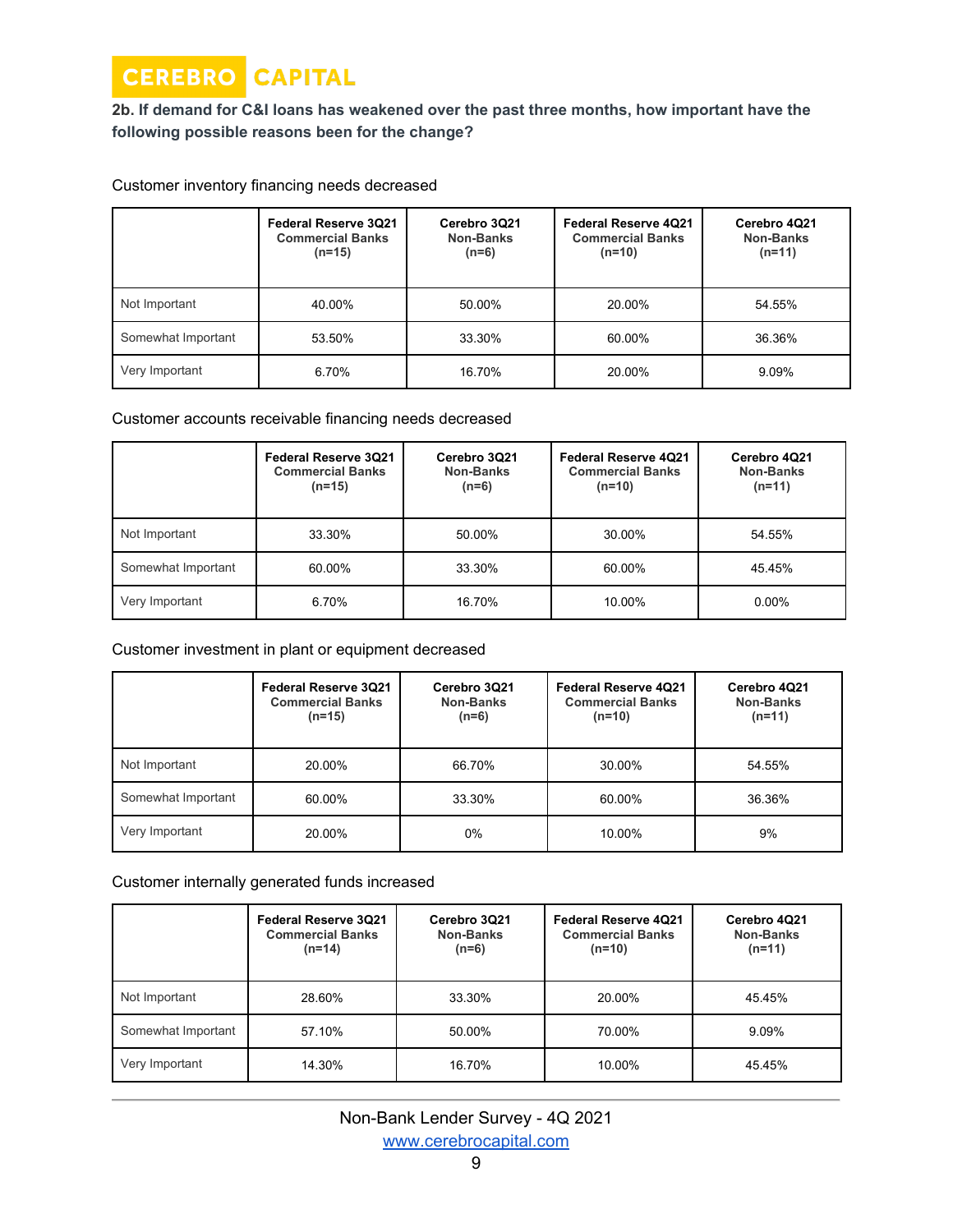

Customer merger or acquisition financing needs decreased

|                    | Federal Reserve 3Q21<br><b>Commercial Banks</b><br>$(n=14)$ | Cerebro 3Q21<br>Non-Banks<br>$(n=6)$ | <b>Federal Reserve 4Q21</b><br><b>Commercial Banks</b><br>$(n=10)$ | Cerebro 4Q21<br>Non-Banks<br>$(n=11)$ |
|--------------------|-------------------------------------------------------------|--------------------------------------|--------------------------------------------------------------------|---------------------------------------|
| Not Important      | 78.60%                                                      | 33.30%                               | 60.00%                                                             | 63.64%                                |
| Somewhat Important | 21.40%                                                      | 16.70%                               | 40.00%                                                             | 18.18%                                |
| Very Important     | 0%                                                          | 50.00%                               | $0\%$                                                              | 18.18%                                |

Customer borrowing shifted from your lending institution to other lender sources because these other sources became more attractive

|                    | <b>Federal Reserve 3Q21</b><br><b>Commercial Banks</b><br>$(n=14)$ | Cerebro 3Q21<br>Non-Banks<br>$(n=6)$ | <b>Federal Reserve 4Q21</b><br><b>Commercial Banks</b><br>$(n=10)$ | Cerebro 4Q21<br>Non-Banks<br>$(n=11)$ |
|--------------------|--------------------------------------------------------------------|--------------------------------------|--------------------------------------------------------------------|---------------------------------------|
| Not Important      | 71.40%                                                             | 33.30%                               | 70.00%                                                             | 18.18%                                |
| Somewhat Important | 28.60%                                                             | 16.70%                               | 30.00%                                                             | 54.55%                                |
| Very Important     | 0%                                                                 | 50.00%                               | 0%                                                                 | 27.27%                                |

Customer precautionary demand for cash and liquidity decreased

|                    | <b>Federal Reserve 3Q21</b><br><b>Commercial Banks</b><br>$(n=14)$ | Cerebro 3Q21<br>Non-Banks<br>$(n=6)$ | <b>Federal Reserve 4Q21</b><br><b>Commercial Banks</b><br>$(n=9)$ | Cerebro 4Q21<br>Non-Banks<br>$(n=11)$ |
|--------------------|--------------------------------------------------------------------|--------------------------------------|-------------------------------------------------------------------|---------------------------------------|
| Not Important      | 71.40%                                                             | 33.30%                               | 55.60%                                                            | 18.18%                                |
| Somewhat Important | 21.40%                                                             | 50.00%                               | 33.30%                                                            | 72.73%                                |
| Very Important     | 7.10%                                                              | 16.70%                               | 11.10%                                                            | 9.09%                                 |

*Corresponding Federal Reserve Question*

If demand for C&I loans has strengthened or weakened over the past three months (as described in question 4), how important have been the following possible reasons for the change?

B. If weaker loan demand (answer 4 or 5 to question 4A or 4B), possible reasons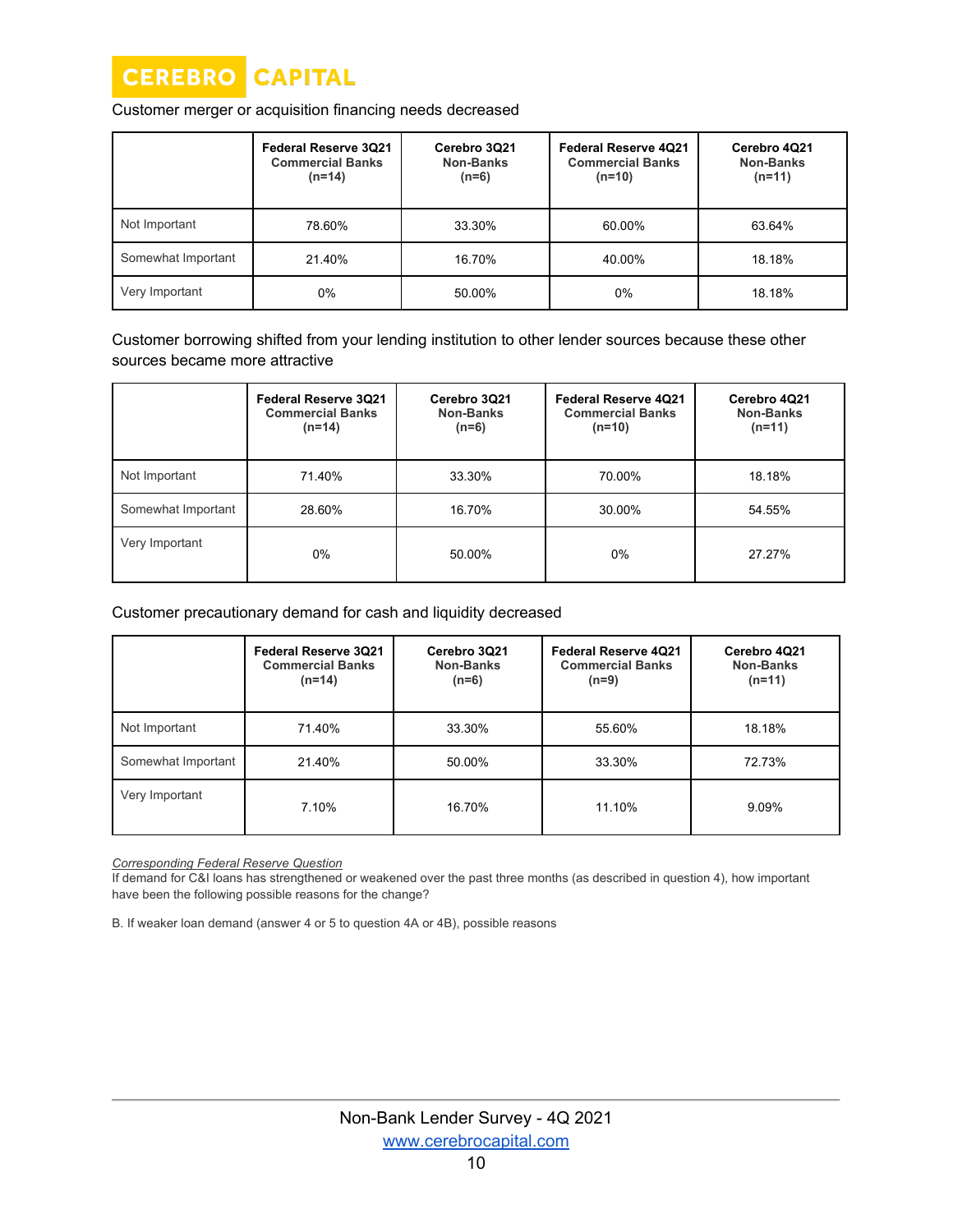**3. Looking back over the past three months, for applications for C&I loans that your lending institution is currently willing to approve, how have the terms of those loans changed?**

# Maximum size of loans

|                                 | Federal Reserve 3Q21<br><b>Commercial Banks</b><br>$(n=66)$ | Cerebro 3Q21<br>Non-Banks<br>$(n=65)$ | <b>Federal Reserve</b><br>4Q21 Commercial<br>Banks $(n=66)$ | Cerebro 4Q21<br>Non-Banks<br>$(n=75)$ |
|---------------------------------|-------------------------------------------------------------|---------------------------------------|-------------------------------------------------------------|---------------------------------------|
| Tightened considerably          | $0\%$                                                       | 0%                                    | 0%                                                          | $0\%$                                 |
| Tightened somewhat              | 0%                                                          | 1.50%                                 | 0%                                                          | 8.00%                                 |
| Remained basically<br>unchanged | 66.70%                                                      | 58.50%                                | 77.30%                                                      | 54.67%                                |
| Eased somewhat                  | 33.30%                                                      | 32.30%                                | 22.70%                                                      | 29.33%                                |
| Eased considerably              | 0%                                                          | 7.70%                                 | 0%                                                          | 8.00%                                 |

Maximum maturity of loans

|                                 | Federal Reserve 3021<br><b>Commercial Banks</b><br>$(n=65)$ | Cerebro 3Q21<br>Non-Banks<br>$(n=65)$ | Federal Reserve 4021<br><b>Commercial Banks</b><br>$(n=66)$ | Cerebro 4Q21<br>Non-Banks<br>$(n=75)$ |
|---------------------------------|-------------------------------------------------------------|---------------------------------------|-------------------------------------------------------------|---------------------------------------|
| Tightened considerably          | 0%                                                          | 1.50%                                 | 0%                                                          | $0.00\%$                              |
| Tightened somewhat              | 0%                                                          | 6.20%                                 | $0\%$                                                       | 5.33%                                 |
| Remained basically<br>unchanged | 92.30%                                                      | 75.40%                                | 95.50%                                                      | 78.67%                                |
| Eased somewhat                  | 7.70%                                                       | 16.90%                                | 4.50%                                                       | 14.67%                                |
| Eased considerably              | 0%                                                          | $0\%$                                 | $0\%$                                                       | $1\%$                                 |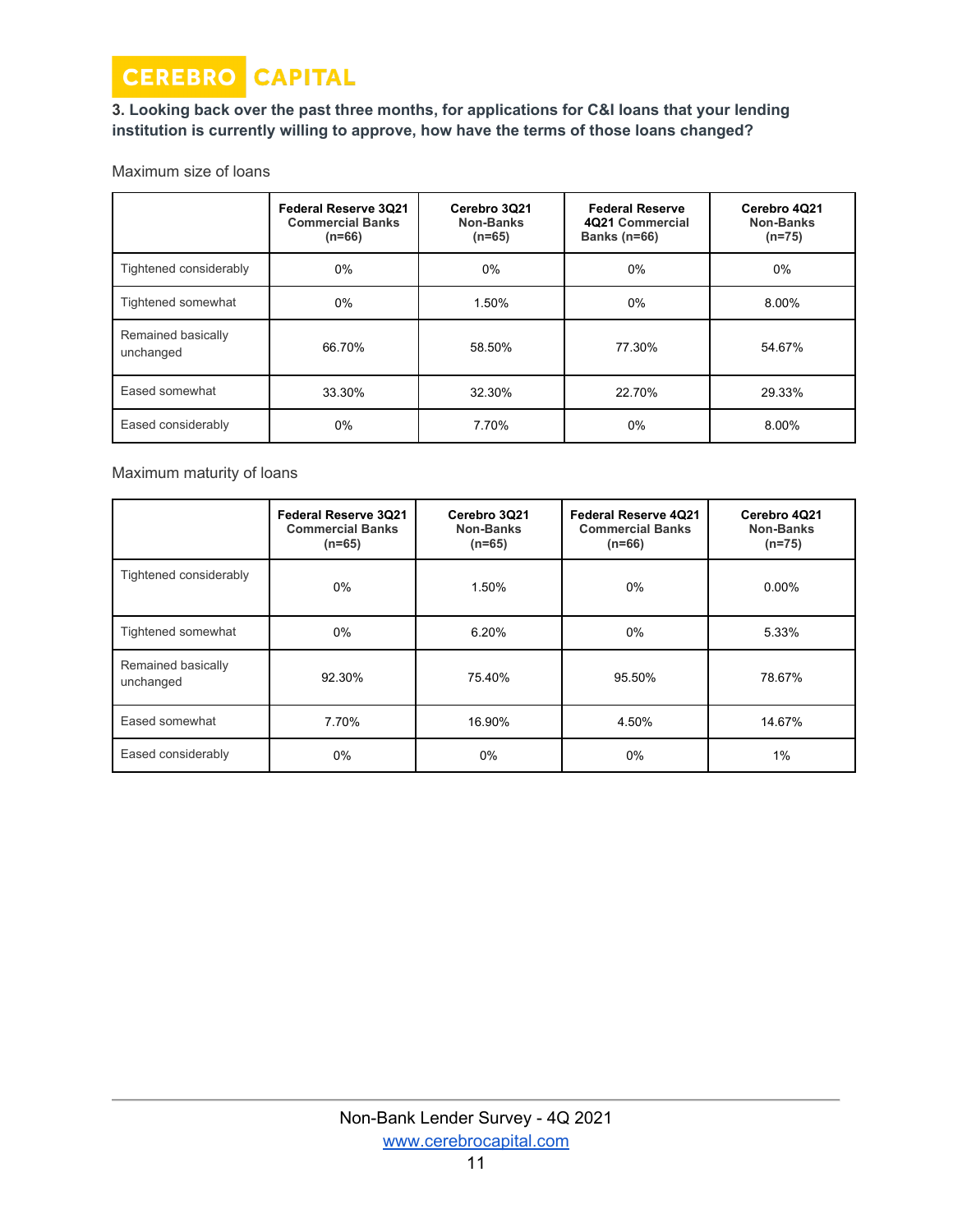

Costs of loans

|                                 | Federal Reserve 3021<br><b>Commercial Banks</b><br>$(n=66)$ | Cerebro 3Q21<br>Non-Banks<br>$(n=66)$ | Federal Reserve 4Q21<br><b>Commercial Banks</b><br>$(n=65)$ | Cerebro 4Q21<br>Non-Banks<br>$(n=75)$ |
|---------------------------------|-------------------------------------------------------------|---------------------------------------|-------------------------------------------------------------|---------------------------------------|
| Tightened considerably          | 0%                                                          | $0\%$                                 | $0\%$                                                       | $0\%$                                 |
| Tightened somewhat              | 0%                                                          | 6.20%                                 | 2%                                                          | 17.33%                                |
| Remained basically<br>unchanged | 77.30%                                                      | 46.20%                                | 73.80%                                                      | 50.67%                                |
| Eased somewhat                  | 22.70%                                                      | 46.20%                                | 24.60%                                                      | 30.67%                                |
| Eased considerably              | $0\%$                                                       | 1.50%                                 | 0%                                                          | 1.33%                                 |

Spreads of loan rates over your lending institution's cost of funds (wider spreads=tightened, narrower

# spreads=eased)

|                                 | Federal Reserve 3Q21<br><b>Commercial Banks</b><br>$(n=65)$ | Cerebro 3021<br>Non-Banks<br>$(n=65)$ | Federal Reserve 4021<br><b>Commercial Banks</b><br>$(n=66)$ | Cerebro 4Q21<br>Non-Banks<br>$(n=75)$ |
|---------------------------------|-------------------------------------------------------------|---------------------------------------|-------------------------------------------------------------|---------------------------------------|
| Tightened considerably          | 0%                                                          | 1.50%                                 | $0\%$                                                       | $0.00\%$                              |
| Tightened somewhat              | 3.10%                                                       | 12.30%                                | 1.50%                                                       | 18.67%                                |
| Remained basically<br>unchanged | 56.90%                                                      | 55.40%                                | 56.10%                                                      | 54.67%                                |
| Eased somewhat                  | 40.00%                                                      | 30.80%                                | 40.90%                                                      | 25.33%                                |
| Eased considerably              | 1.40%                                                       | 0%                                    | 1.50%                                                       | $1\%$                                 |

Premiums charged on riskier loans

|                                 | Federal Reserve 3021<br><b>Commercial Banks</b><br>$(n=66)$ | Cerebro 3Q21<br>Non-Banks<br>$(n=65)$ | Federal Reserve 4021<br><b>Commercial Banks</b><br>$(n=66)$ | Cerebro 4Q21<br>Non-Banks<br>$(n=75)$ |
|---------------------------------|-------------------------------------------------------------|---------------------------------------|-------------------------------------------------------------|---------------------------------------|
| Tightened considerably          | $0\%$                                                       | 1.50%                                 | 0%                                                          | 2.67%                                 |
| Tightened somewhat              | 4.50%                                                       | 23.10%                                | 1.50%                                                       | 17.33%                                |
| Remained basically<br>unchanged | 87.90%                                                      | 66.20%                                | 83.30%                                                      | 62.67%                                |
| Eased somewhat                  | 7.60%                                                       | 9.20%                                 | 15.20%                                                      | 16.00%                                |
| Eased considerably              | $0\%$                                                       | 0%                                    | 0%                                                          | 1%                                    |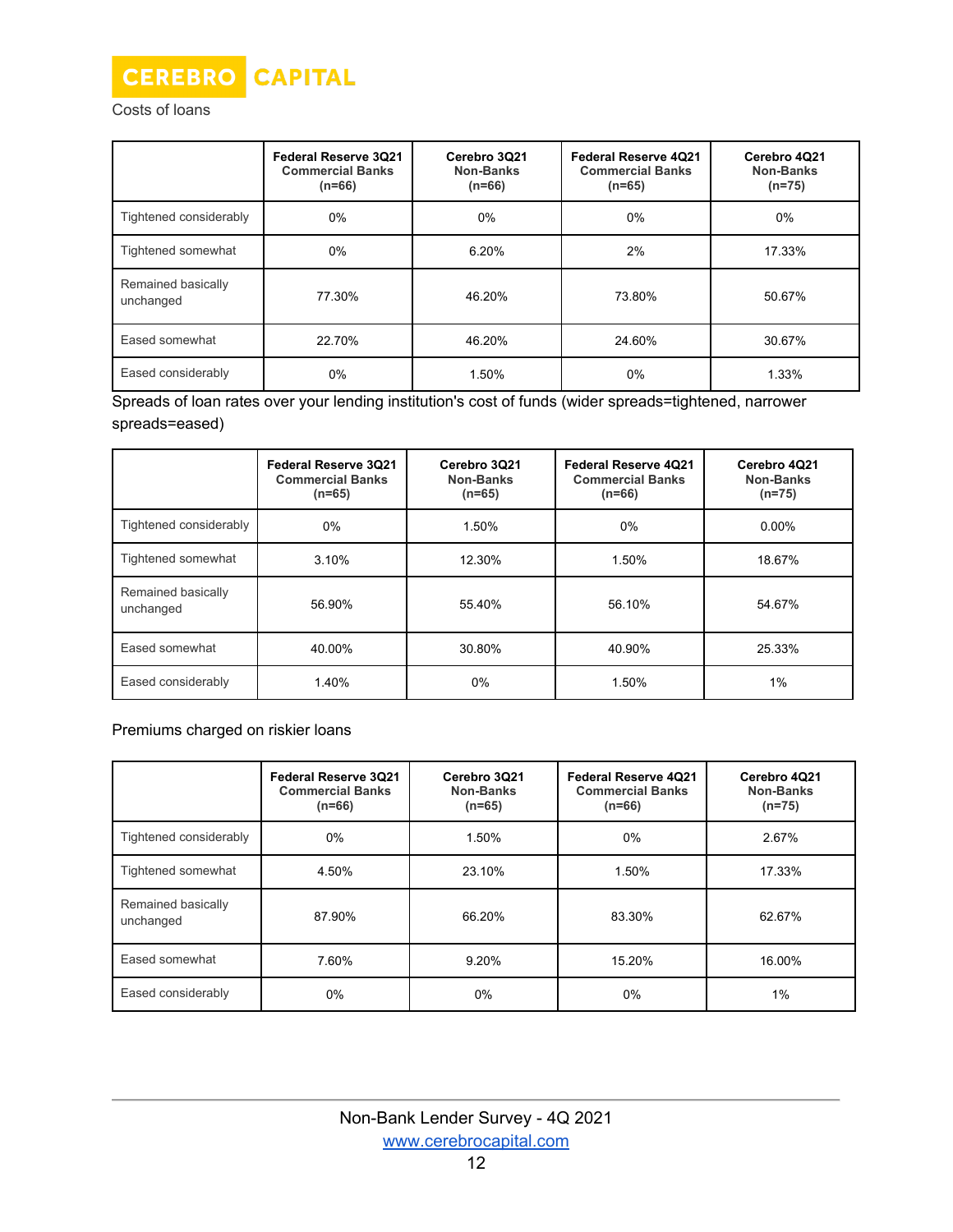

#### Loan covenants

|                                 | Federal Reserve 3Q21<br><b>Commercial Banks</b><br>$(n=66)$ | Cerebro 3Q21<br>Non-Banks<br>$(n=65)$ | Federal Reserve 4021<br><b>Commercial Banks</b><br>$(n=64)$ | Cerebro 4Q21<br>Non-Banks<br>$(n=75)$ |
|---------------------------------|-------------------------------------------------------------|---------------------------------------|-------------------------------------------------------------|---------------------------------------|
| Tightened considerably          | 0%                                                          | 1.50%                                 | $0.00\%$                                                    | 1.33%                                 |
| Tightened somewhat              | 0%                                                          | 10.80%                                | 1.60%                                                       | 9.33%                                 |
| Remained basically<br>unchanged | 83.30%                                                      | 67.70%                                | 84.40%                                                      | 72.00%                                |
| Eased somewhat                  | 16.70%                                                      | 20.00%                                | 12.50%                                                      | 14.67%                                |
| Eased considerably              | $0\%$                                                       | 0%                                    | 1.60%                                                       | 3%                                    |

# Collateralization requirements

|                                 | Federal Reserve 3021<br><b>Commercial Banks</b><br>$(n=65)$ | Cerebro 3Q21<br>Non-Banks<br>$(n=66)$ | <b>Federal Reserve 4Q21</b><br><b>Commercial Banks</b><br>$(n=66)$ | Cerebro 4Q21<br>Non-Banks<br>$(n=75)$ |
|---------------------------------|-------------------------------------------------------------|---------------------------------------|--------------------------------------------------------------------|---------------------------------------|
| Tightened considerably          | 0%                                                          | 4.60%                                 | $0.00\%$                                                           | 2.67%                                 |
| Tightened somewhat              | 0%                                                          | 9.20%                                 | 1.50%                                                              | 12.00%                                |
| Remained basically<br>unchanged | 98.50%                                                      | 80.00%                                | 92.40%                                                             | 73.33%                                |
| Eased somewhat                  | 1.50%                                                       | 6.20%                                 | 6.10%                                                              | 12.00%                                |
| Eased considerably              | 0%                                                          | 0%                                    | $0.00\%$                                                           | 0%                                    |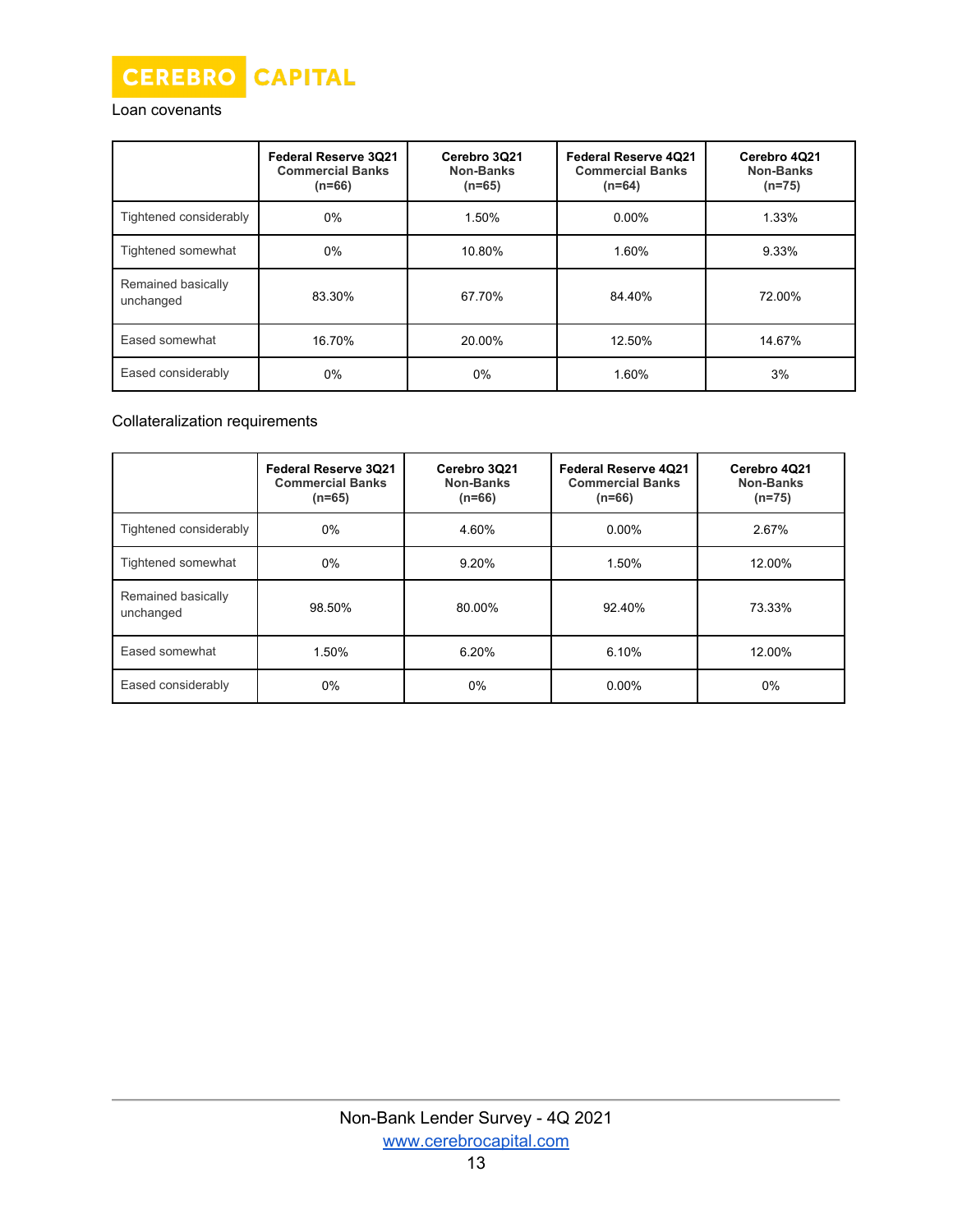

## Use of interest rate floors (more use=tightened, less use=eased)

|                                 | Federal Reserve 3021<br><b>Commercial Banks</b><br>$(n=66)$ | Cerebro 3Q21<br>Non-Banks<br>$(n=65)$ | <b>Federal Reserve 4021</b><br><b>Commercial Banks</b><br>$(n=66)$ | Cerebro 4Q21<br>Non-Banks<br>$(n=75)$ |
|---------------------------------|-------------------------------------------------------------|---------------------------------------|--------------------------------------------------------------------|---------------------------------------|
| Tightened considerably          | $0\%$                                                       | 1.50%                                 | $0.00\%$                                                           | 4.00%                                 |
| Tightened somewhat              | 1.50%                                                       | 15.40%                                | 1.50%                                                              | 16.00%                                |
| Remained basically<br>unchanged | 78.80%                                                      | 73.90%                                | 78.80%                                                             | 68.00%                                |
| Eased somewhat                  | 19.70%                                                      | 9.20%                                 | 16.70%                                                             | 10.67%                                |
| Eased considerably              | $0\%$                                                       | 0%                                    | 3.00%                                                              | 1%                                    |

*Corresponding Federal Reserve Question*

For applications for C&I loans or credit lines—other than those to be used to finance mergers and acquisitions—from large and middle-market firms and from small firms that your bank currently is willing to approve, how have the terms of those loans changed over the past three months?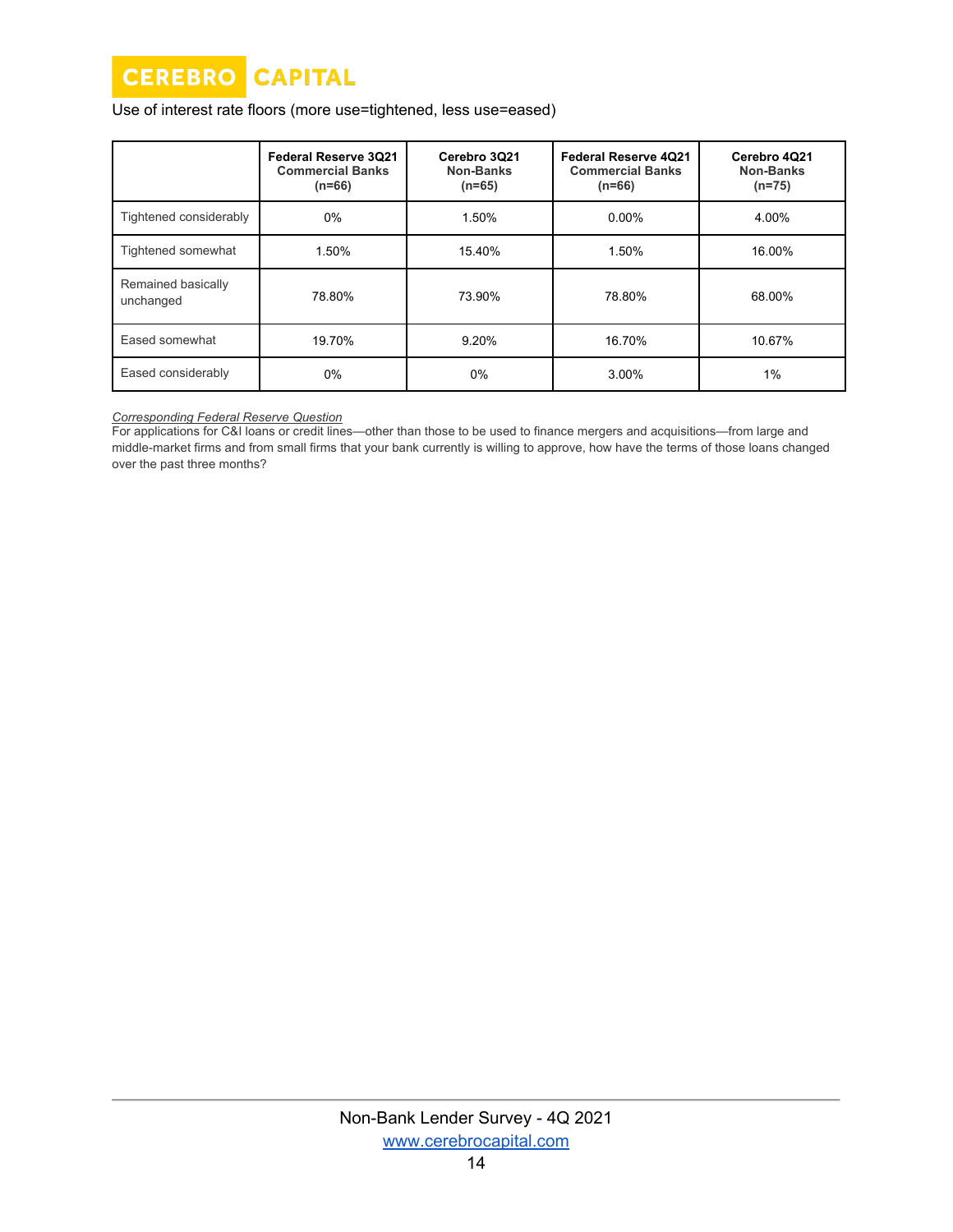**CEREBRO CAPITAL** 

**4. How do you anticipate lending standards for C&I loans at your lending institution to change over the next 6 (12) months, compared to its current standards, apart from normal seasonal variation?**

|                                 | Cerebro 3Q21<br>(6 Months)<br>Non-Banks<br>$(n=65)$ | Cerebro 4Q21<br>(6 Months)<br>Non-Banks<br>$(n=75)$ |
|---------------------------------|-----------------------------------------------------|-----------------------------------------------------|
| Tightened<br>considerably       | 1.50%                                               | 4.00%                                               |
| Tightened somewhat              | 12.30%                                              | 22.67%                                              |
| Remained basically<br>unchanged | 58.50%                                              | 48.00%                                              |
| Eased somewhat                  | 27.70%                                              | 25.33%                                              |
| Eased considerably              | $0\%$                                               | 0%                                                  |

*Corresponding Federal Reserve Question*

No similar question asked.

4Q20 27. Assuming that economic activity progresses in line with consensus forecasts, how does your bank expect its **lending standards** for the following **C&I loan** categories to change over 2021 compared with its current standards, apart from normal seasonal variation? (Please refer to the definitions of large and middle-market firms suggested in question 1. If your bank defines firm size differently from the categories suggested in question 1, please use your definitions.) A. Compared with my bank's current lending standards, over 2021, my bank expects its **lending standards** for approving applications for **C&I loans or credit lines to large and middle-market firms** to:

# **4a. If you expect your lending institution to tighten its credit standards for C&I loans, how important are the following possible reasons for the expected change in standards?**

Expected deterioration in your lending institution's capital or liquidity position

|                    | Cerebro 3Q21<br>(6 Months)<br>Non-Banks<br>$(n=9)$ | Cerebro 4Q21<br>Non-Banks<br>$(n=20)$ |
|--------------------|----------------------------------------------------|---------------------------------------|
| Not Important      | 66.70%                                             | 75.00%                                |
| Somewhat Important | 33.30%                                             | 10.00%                                |
| Very Important     | $0\%$                                              | 15%                                   |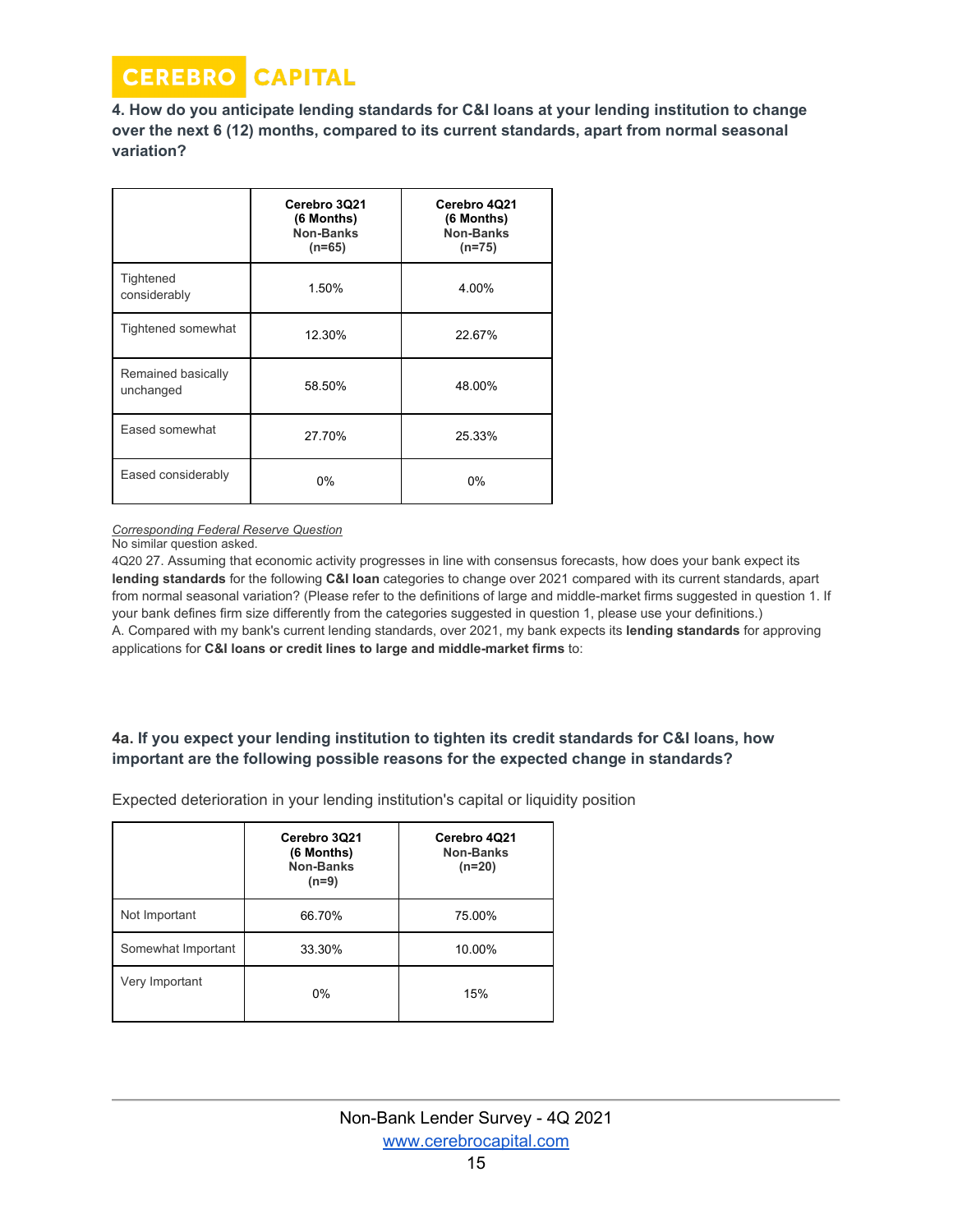

Expected deterioration in collateral values

|                    | Cerebro 3Q21<br>(6 Months)<br>Non-Banks<br>$(n=9)$ | Cerebro 4Q21<br>Non-Banks<br>$(n=20)$ |
|--------------------|----------------------------------------------------|---------------------------------------|
| Not Important      | 33.30%                                             | 50.00%                                |
| Somewhat Important | 55.60%                                             | 35.00%                                |
| Very Important     | 11.10%                                             | 15.00%                                |

Expected reduction in competition from other lenders

|                    | Cerebro 3Q21<br>(6 Months)<br>Non-Banks<br>$(n=9)$ | Cerebro 4Q21<br>Non-Banks<br>$(n=20)$ |
|--------------------|----------------------------------------------------|---------------------------------------|
| Not Important      | 55.60%                                             | 60.00%                                |
| Somewhat Important | 33.30%                                             | 30.00%                                |
| Very Important     | 11.10%                                             | 10.00%                                |

Expected reduction in risk tolerance

|                    | Cerebro 3Q21<br>(6 Months)<br>Non-Banks<br>$(n=9)$ | Cerebro 4Q21<br>Non-Banks<br>$(n=20)$ |
|--------------------|----------------------------------------------------|---------------------------------------|
| Not Important      | 11.10%                                             | 15.00%                                |
| Somewhat Important | 44.40%                                             | 55.00%                                |
| Very Important     | 44.40%                                             | 30.00%                                |

Expected reduction in ease of selling loans in secondary market

|                    | Cerebro 3Q21<br>(6 Months)<br>Non-Banks<br>$(n=9)$ | Cerebro 4Q21<br>Non-Banks<br>$(n=20)$ |
|--------------------|----------------------------------------------------|---------------------------------------|
| Not Important      | 55.60%                                             | 60.00%                                |
| Somewhat Important | 22.20%                                             | 25.00%                                |
| Very Important     | 22.20%                                             | 15.00%                                |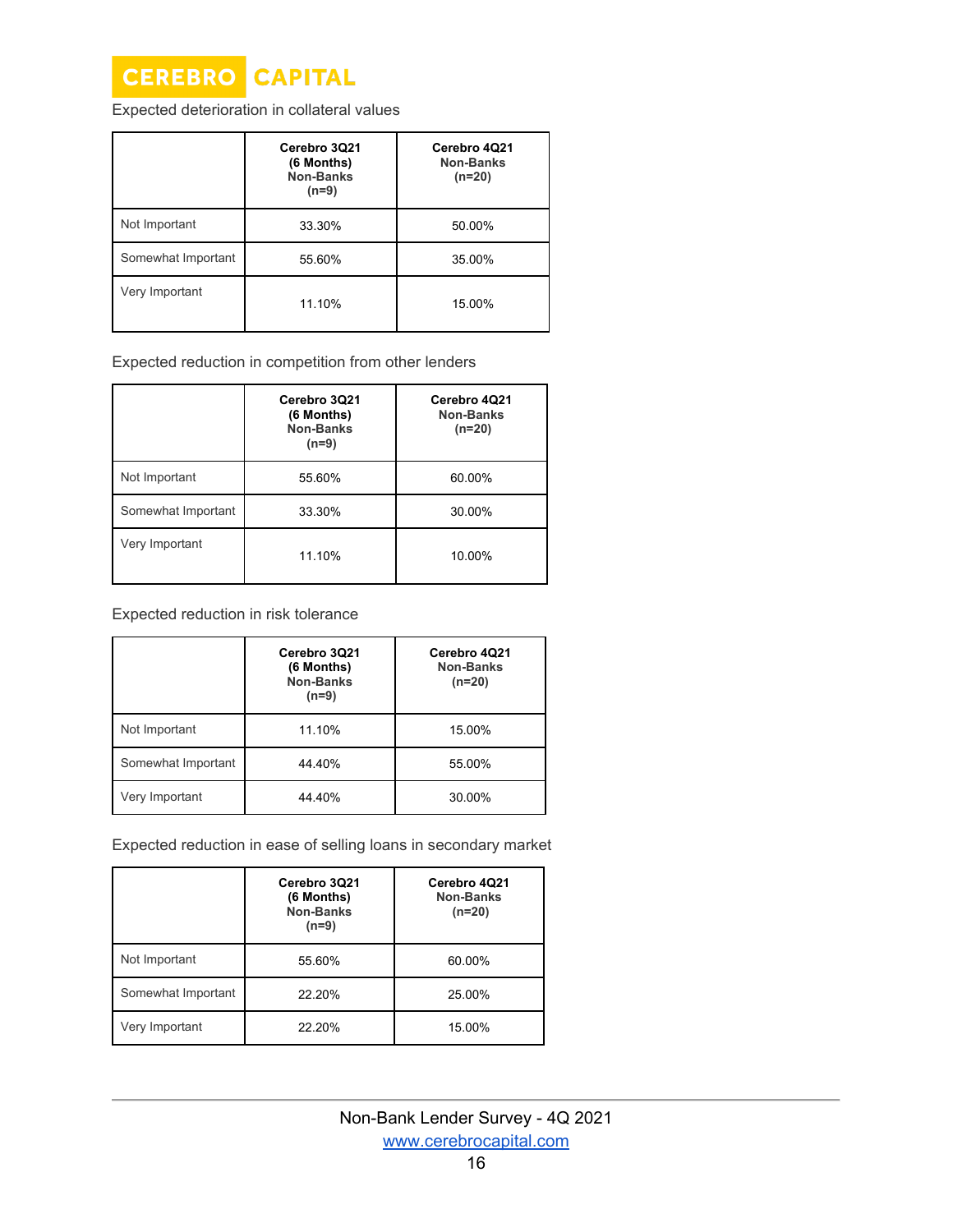

Expected deterioration in credit quality of loan portfolio

|                    | Cerebro 3Q21<br>(6 Months)<br>Non-Banks<br>$(n=9)$ | Cerebro 4Q21<br>Non-Banks<br>$(n=20)$ |
|--------------------|----------------------------------------------------|---------------------------------------|
| Not Important      | 33.30%                                             | 45.00%                                |
| Somewhat Important | 55.60%                                             | 55.00%                                |
| Very Important     | 11.10%                                             | $0.00\%$                              |

Increased concerns about the effects of legislative changes, supervisory actions, or changes in accounting standards

|                    | Cerebro 3Q21<br>(6 Months)<br><b>Non-Banks</b><br>$(n=9)$ | Cerebro 4Q21<br><b>Non-Banks</b><br>$(n=20)$ |
|--------------------|-----------------------------------------------------------|----------------------------------------------|
| Not Important      | 33.30%                                                    | 45.00%                                       |
| Somewhat Important | 55.60%                                                    | 30.00%                                       |
| Very Important     | 11.10%                                                    | 25.00%                                       |

*Corresponding Federal Reserve Question*

No similar question asked.

4Q20 31. If your bank expects to tighten or ease its credit standards for any of the loan categories reported in questions 27- 30, how important are the following possible reasons for the expected change in standards?

A. Possible reasons for expecting to tighten credit standards: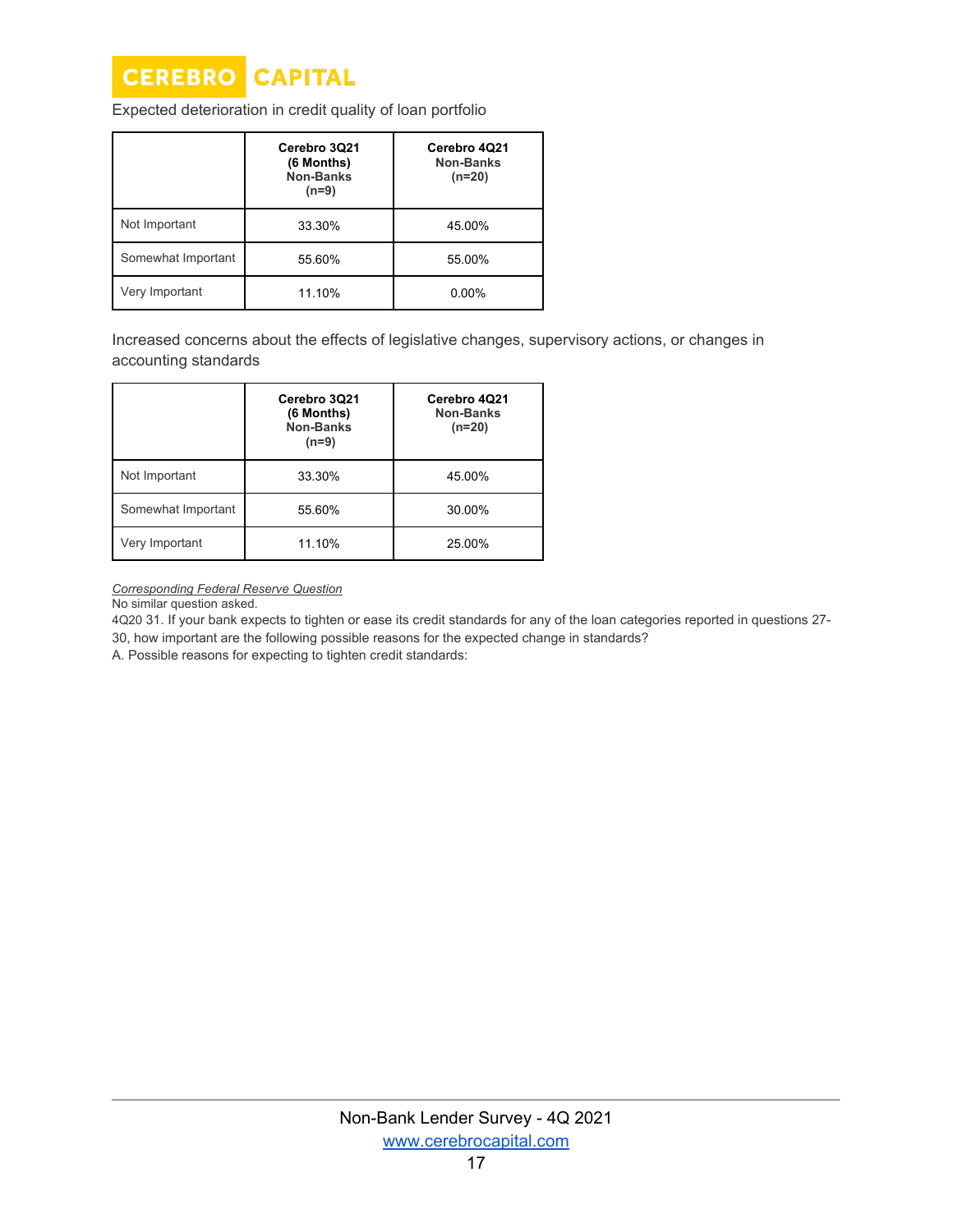# **4b. If you expect your lending institution to ease its credit standards for C&I loans, how important are the following possible reasons for the expected change in standards?**

Expected improvement in your lending institution's capital or liquidity position

|                    | Cerebro 3Q21<br>(6 Months)<br>Non-Banks<br>$(n=18)$ | Cerebro 4Q21<br>Non-Banks<br>$(n=17)$ |
|--------------------|-----------------------------------------------------|---------------------------------------|
| Not Important      | 33.30%                                              | 5.88%                                 |
| Somewhat Important | 38.90%                                              | 64.71%                                |
| Very Important     | 27.80%                                              | 29.41%                                |

Expected increase in collateral values

|                    | Cerebro 3Q21<br>(6 Months)<br>Non-Banks<br>$(n=18)$ | Cerebro 4Q21<br>Non-Banks<br>$(n=17)$ |
|--------------------|-----------------------------------------------------|---------------------------------------|
| Not Important      | 44.40%                                              | 41.18%                                |
| Somewhat Important | 38.90%                                              | 23.53%                                |
| Very Important     | 16.70%                                              | 35.29%                                |

Expected increase in competition from other lenders

|                    | Cerebro 3Q21<br>(6 Months)<br><b>Non-Banks</b><br>$(n=18)$ | Cerebro 4Q21<br><b>Non-Banks</b><br>$(n=17)$ |
|--------------------|------------------------------------------------------------|----------------------------------------------|
| Not Important      | 5.60%                                                      | 5.88%                                        |
| Somewhat Important | 27.80%                                                     | 23.53%                                       |
| Very Important     | 66.70%                                                     | 70.59%                                       |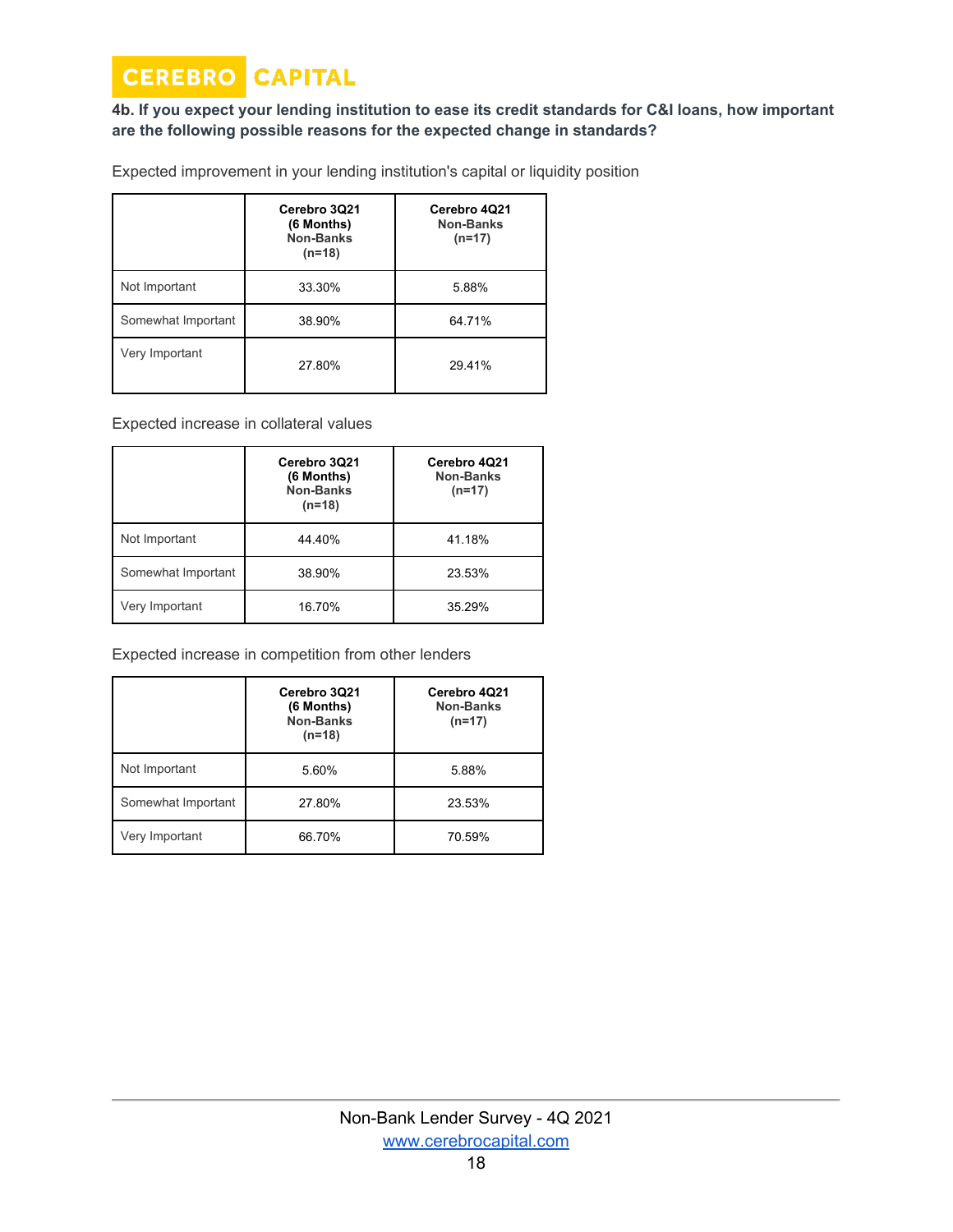

Expected increase in risk tolerance

|                    | Cerebro 3Q21<br>(6 Months)<br>Non-Banks<br>$(n=18)$ | Cerebro 4Q21<br>Non-Banks<br>$(n=17)$ |
|--------------------|-----------------------------------------------------|---------------------------------------|
| Not Important      | 11.10%                                              | 5.88%                                 |
| Somewhat Important | 88.90%                                              | 76.47%                                |
| Very Important     | 0%                                                  | 18%                                   |

Expected increase in ease of selling loans in secondary market

|                    | Cerebro 3Q21<br>(6 Months)<br>Non-Banks<br>$(n=18)$ | Cerebro 4Q21<br>Non-Banks<br>$(n=17)$ |
|--------------------|-----------------------------------------------------|---------------------------------------|
| Not Important      | 66.70%                                              | 70.59%                                |
| Somewhat Important | 33.30%                                              | 17.65%                                |
| Very Important     | $0\%$                                               | 12%                                   |

Expected improvement in credit quality of loan portfolio

|                    | Cerebro 3Q21<br>(6 Months)<br><b>Non-Banks</b><br>$(n=18)$ | Cerebro 4Q21<br><b>Non-Banks</b><br>$(n=17)$ |
|--------------------|------------------------------------------------------------|----------------------------------------------|
| Not Important      | 38.90%                                                     | 17.65%                                       |
| Somewhat Important | 50.00%                                                     | 70.59%                                       |
| Very Important     | 11.10%                                                     | 11.76%                                       |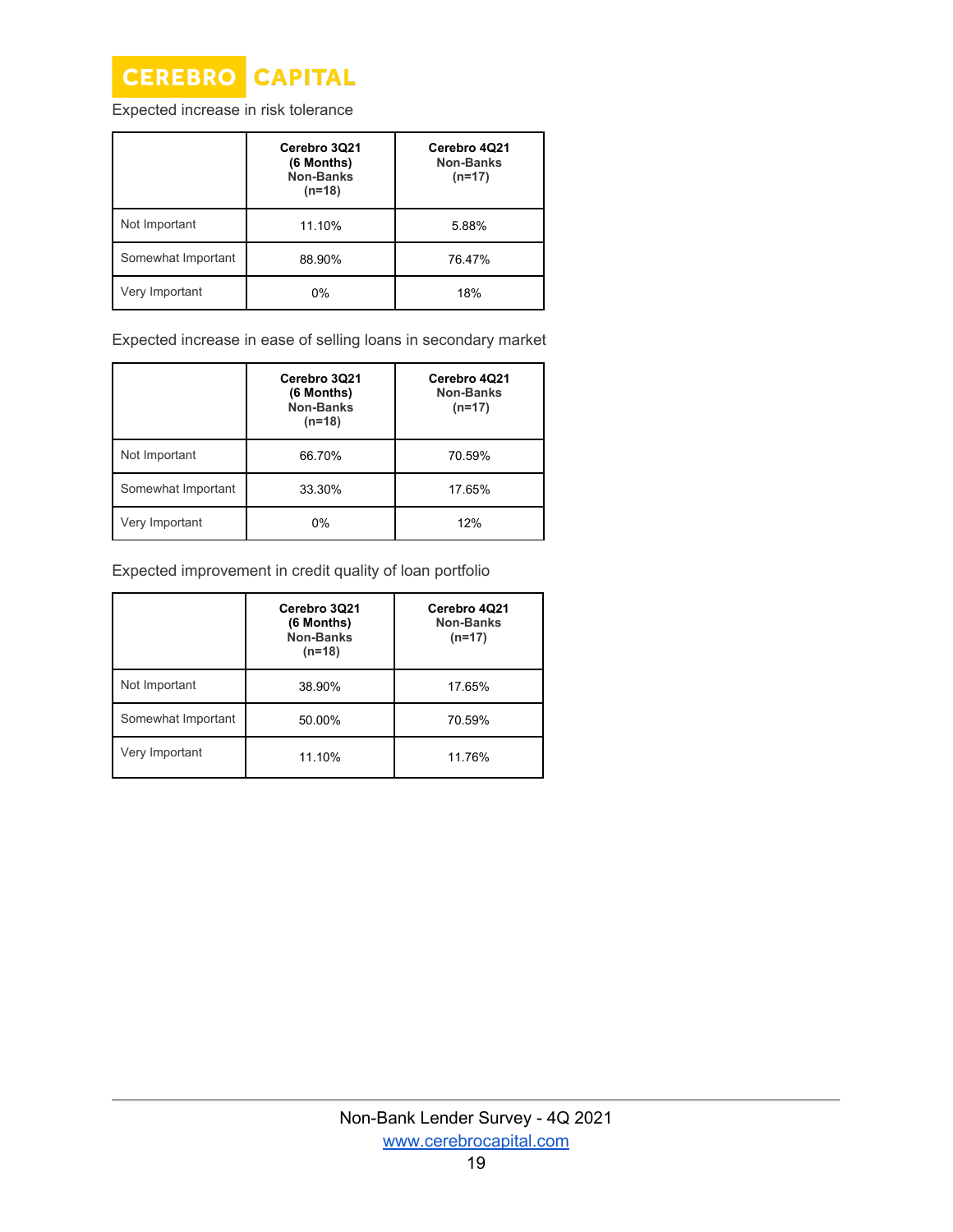

Reduced concerns about the effects of legislative changes, supervisory actions, or changes in accounting standards

|                    | Cerebro 3Q21<br>(6 Months)<br><b>Non-Banks</b><br>$(n=18)$ | Cerebro 4Q21<br>Non-Banks<br>$(n=17)$ |
|--------------------|------------------------------------------------------------|---------------------------------------|
| Not Important      | 61.10%                                                     | 35.29%                                |
| Somewhat Important | 33.30%                                                     | 47.06%                                |
| Very Important     | 5.60%                                                      | 17.65%                                |

#### *Corresponding Federal Reserve Question*

No similar question asked.

4Q20 31. If your bank expects to tighten or ease its credit standards for any of the loan categories reported in questions 27- 30, how important are the following possible reasons for the expected change in standards?

A. Possible reasons for expecting to credit standards:

# **5. Looking ahead over the next six (12) months, how are changes in the macroeconomy likely to impact your lending business? Please check all that you feel apply:**

|                                                                                                                                                                            | Cerebro 3Q21<br>(6 months)<br>Non-Banks<br>$(n=65)$ | Cerebro 4021<br>$(12$ months)<br>Non-Banks<br>$(n=73)$ |
|----------------------------------------------------------------------------------------------------------------------------------------------------------------------------|-----------------------------------------------------|--------------------------------------------------------|
| The macroeconomic environment has minimal effect on our lending<br>decisions.                                                                                              | 21.50%                                              | 23.29%                                                 |
| We anticipate relaxing our credit standards as the macroeconomy<br>strengthens.                                                                                            | 16.90%                                              | 19.18%                                                 |
| We anticipate tightening our credit standards as the macroeconomy<br>weakens.                                                                                              | 24.60%                                              | 38.36%                                                 |
| We are anticipating a weakening economy that will disadvantage our<br>competitors and this, in turn, will provide us with expanding<br>opportunities to extend credit.     | 40.00%                                              | 52.05%                                                 |
| We anticipate a strengthening economy that will likely lead to an<br>expanding supply of credit and less attractive opportunities for our<br>institution to extend credit. | 20.00%                                              | 10.96%                                                 |

*Corresponding Federal Reserve Question* No similar question asked.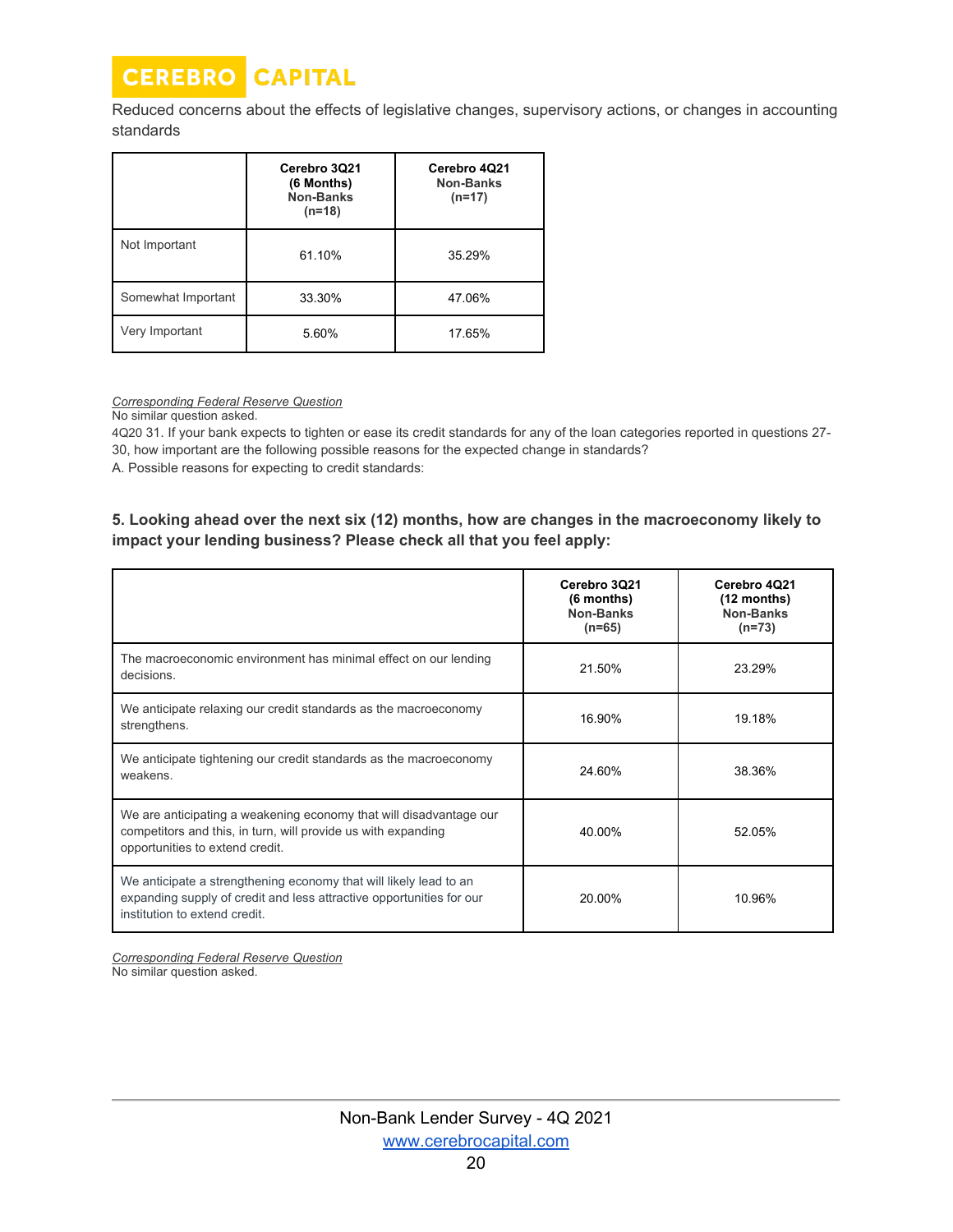**6. Over the next 6 (12) months, how do you expect demand for C&I loans from your lending institution to change compared to its current level, apart from normal seasonal variation?**

|                               | Cerebro 3021<br>$(6$ months)<br>Non-Banks<br>$(n=65)$ | Cerebro 4Q21<br>(12 months)<br>Non-Banks<br>$(n=73)$ |
|-------------------------------|-------------------------------------------------------|------------------------------------------------------|
| Strengthen<br>substantially   | 12.30%                                                | 8.22%                                                |
| Strengthen somewhat           | 63.10%                                                | 54.79%                                               |
| Remain basically<br>unchanged | 16.90%                                                | 27.40%                                               |
| Weaken somewhat               | 7.70%                                                 | 9.59%                                                |
| Weaken substantially          | $0\%$                                                 | $0\%$                                                |

*Corresponding Federal Reserve Question*

No similar question asked.

4Q20 Q32. Assuming that economic activity progresses in line with consensus forecasts, how does your bank expect **demand** for the following categories of **C&I loans** from your bank to change over 2021 compared with its current level, apart from normal seasonal variation?

A. Compared with its current level, over 2021, my bank expects **demand** for **C&I loans or credit lines to large and middle-market firms** from my bank to: